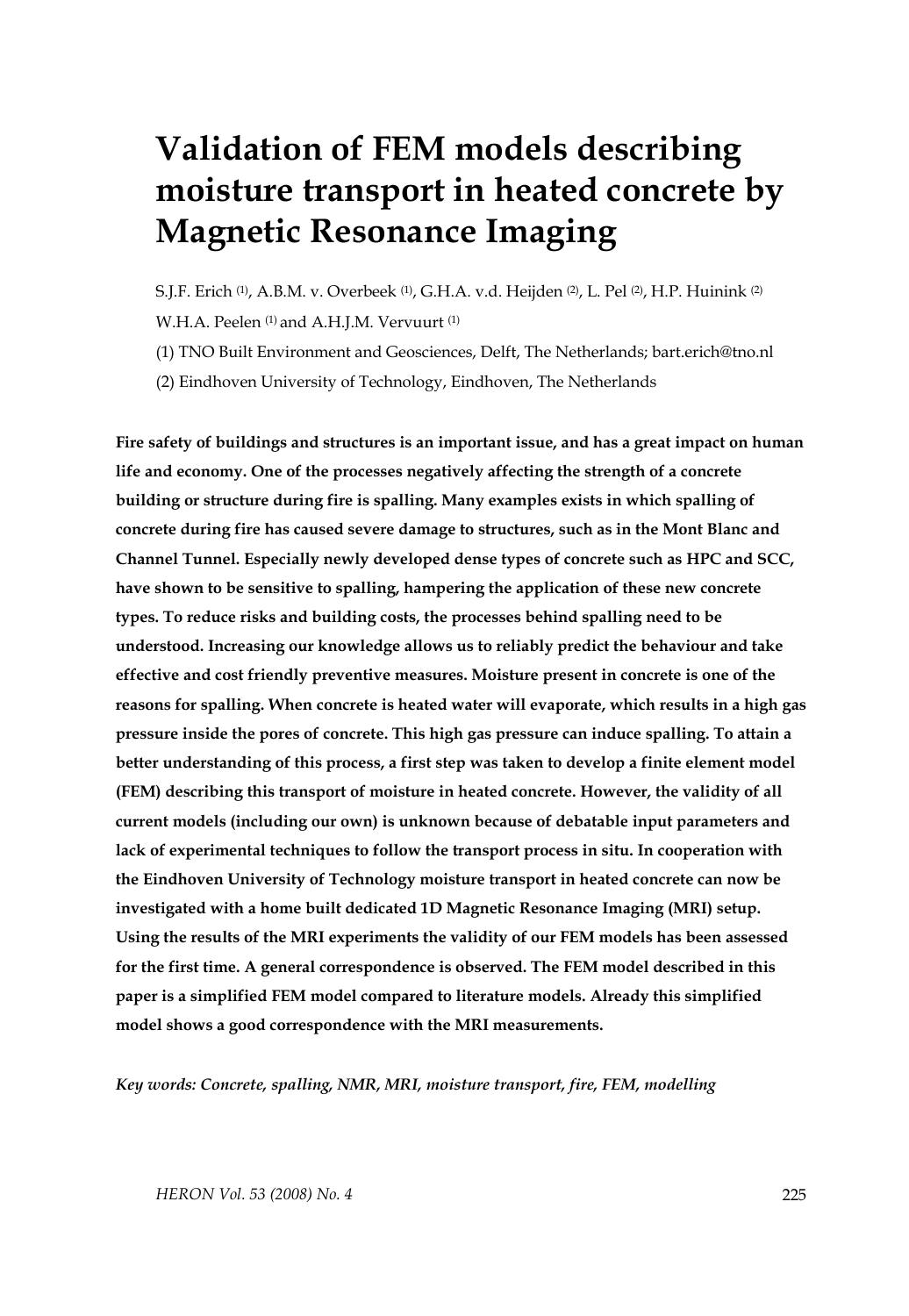## **1 Introduction**

#### *1.1 General introduction*

Fire safety of buildings and structures is an important issue, and has a great impact on human life and economy. Authorities specify requirements on the fire safety of concrete structures, to guarantee the safety of users, rescue workers and other people in the vicinity of the structure. Furthermore authorities would like to reduce the costs due to possible damage, environmental effects or other properties. Also insurers demand safer and better prediction of the sustainability and safety of structures submitted to fire. Many examples exists in which spalling of concrete during fire has caused sever damage to structures, such as during the fires in the Mont Blanc and Channel tunnel. One of the processes that negatively affect the strength of such concrete building or structures is spalling. Fire in tunnels leads to high temperatures (over 1000 ºC) and large temperatures gradients, thereby feeding the two processes that drive spalling. First the high temperatures present inside the concrete leads to mechanical stresses, and second the free or hydrated water results in gas pressure build-up thereby introducing large stresses. Especially newly developed types of high performance concrete (HPC) have shown to be sensitive to spalling, hampering the application of these new concrete types.

Spalling of concrete under fire exposure is greatly dependent on its composite structure. The cement is a porous, hygroscopic material, the volume of which comprises of gel pores and capillary pores1. At room temperature the pores may be fully or partially filled with liquid water (l), water vapour (gw) and dry air (ga). Furthermore, water exists as physically bound water (adsorbed) or chemically bound water (hydrated water). When the concrete is heated, heat is transported through the concrete primarily by conduction. During this process of heating, the water present in the porous structure will be heated and starts to boil, resulting in an increasing gas-pressure. This pressure is the driving force for vapour transport out of the concrete and in addition will result in mechanical stresses and corresponding strains. Also chemical changes occur (e.g. dehydration) resulting in change in the mechanical properties in parallel. Both processes affect each other in the spalling process and results in a complex problem 2.

To construct a model all these phenomena should be considered and evaluated. Despite the many challenges, difficulties, and uncertainties, many researchers have put a lot of effort in constructing a suitable model. This has lead to several models available in literature, e.g. Bazant et al. 3-5, Ahmed et al. 6;7, Gawin et al. 8-14, Schrefler 15;16, and Davie 17. The starting point for their work is based on less well known and less complex models for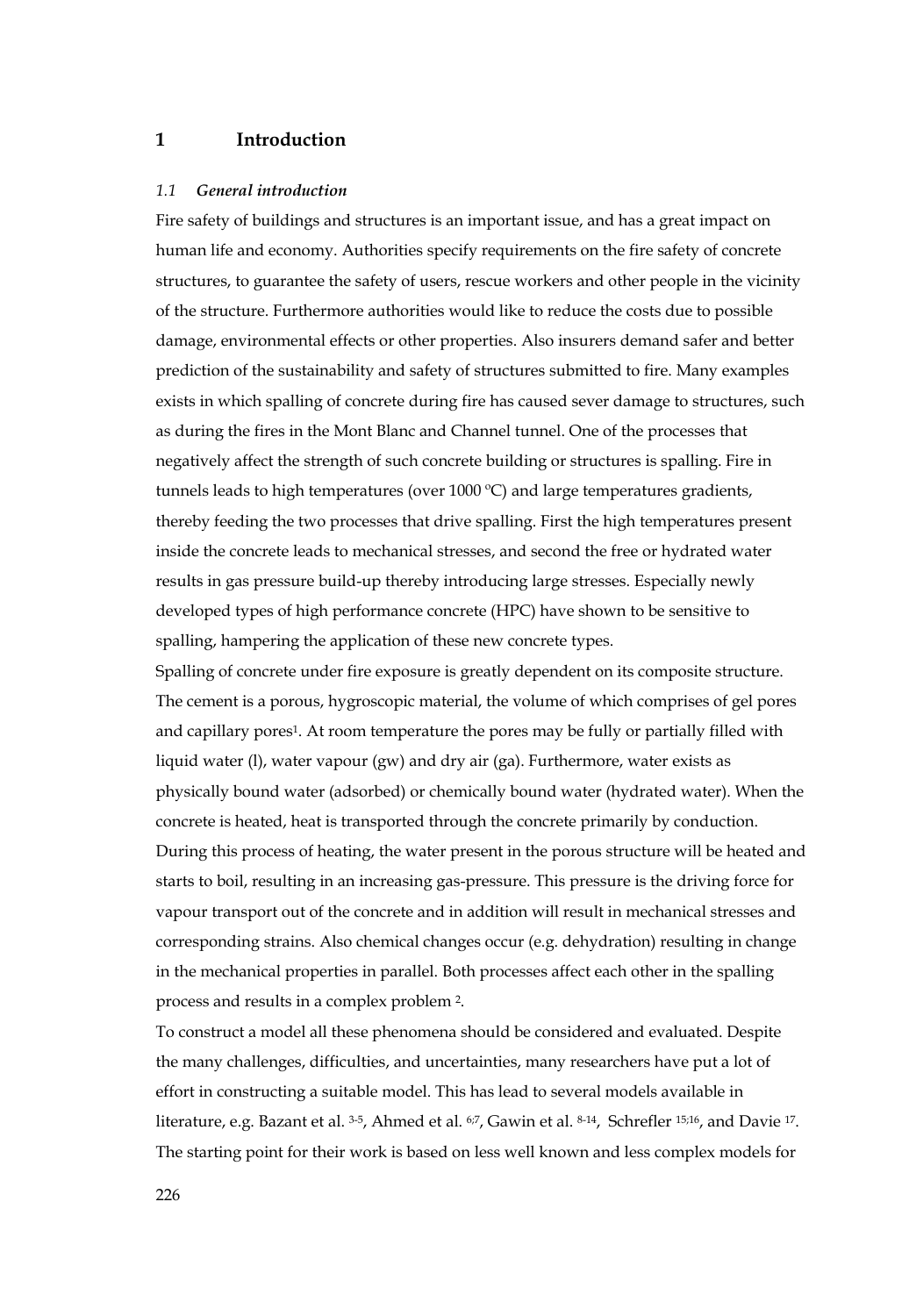coupled transport of heat and moisture in concrete by Tenchev et al. 18-21, or Forsyth 22. Simple transport models inside porous materials (e.g. in geosciences) hold also relevant information, see e.g. Hassizadeh 23-27.

To our opinion the full complexity of the process can only be implemented in a meaningful model when subsequent steps are validated. Therefore, as a first step, the model used in this paper omits the effect of mechanical processes, and is limited to a coupling of moisture transport and heat transport. To validate our model a suitable technique is required, and was found in a new Magnetic Resonance Imaging (MRI) technique developed by the Eindhoven University of Technology 28. This technique allows measuring moisture transport in heated concrete by using Nuclear Magnetic Resonance (NMR) as function of position and time, and was applied to several samples. In this paper simulations are compared with MRI results.

### **2 Theory and model**

#### *2.1 Moisture transport in heated concrete*

Concrete is a porous material, which contains voids that are filled with air, water vapour and liquid water. To describe transport of moisture and heat the three phases, concrete (s), water (1), water vapour (gw) and air (ga), present in concrete have to be taken into account. By introducing the Representative Elementary Volume (REV) it is possible to describe the microscopic level by macroscopic variables. An important issue within the averaging theory is the size of the REV. The REV has to be small enough to be considered as infinitesimal, and at the same time must be large enough with respect to the heterogeneities of the material, to provide average quantities <sup>26</sup>. Figure 1 represents averaging of a three phase medium<sup>29</sup>.



*Figure 1: Averaging a three phase medium, left a Representative Elementary Volume (REV), right the average of a REV*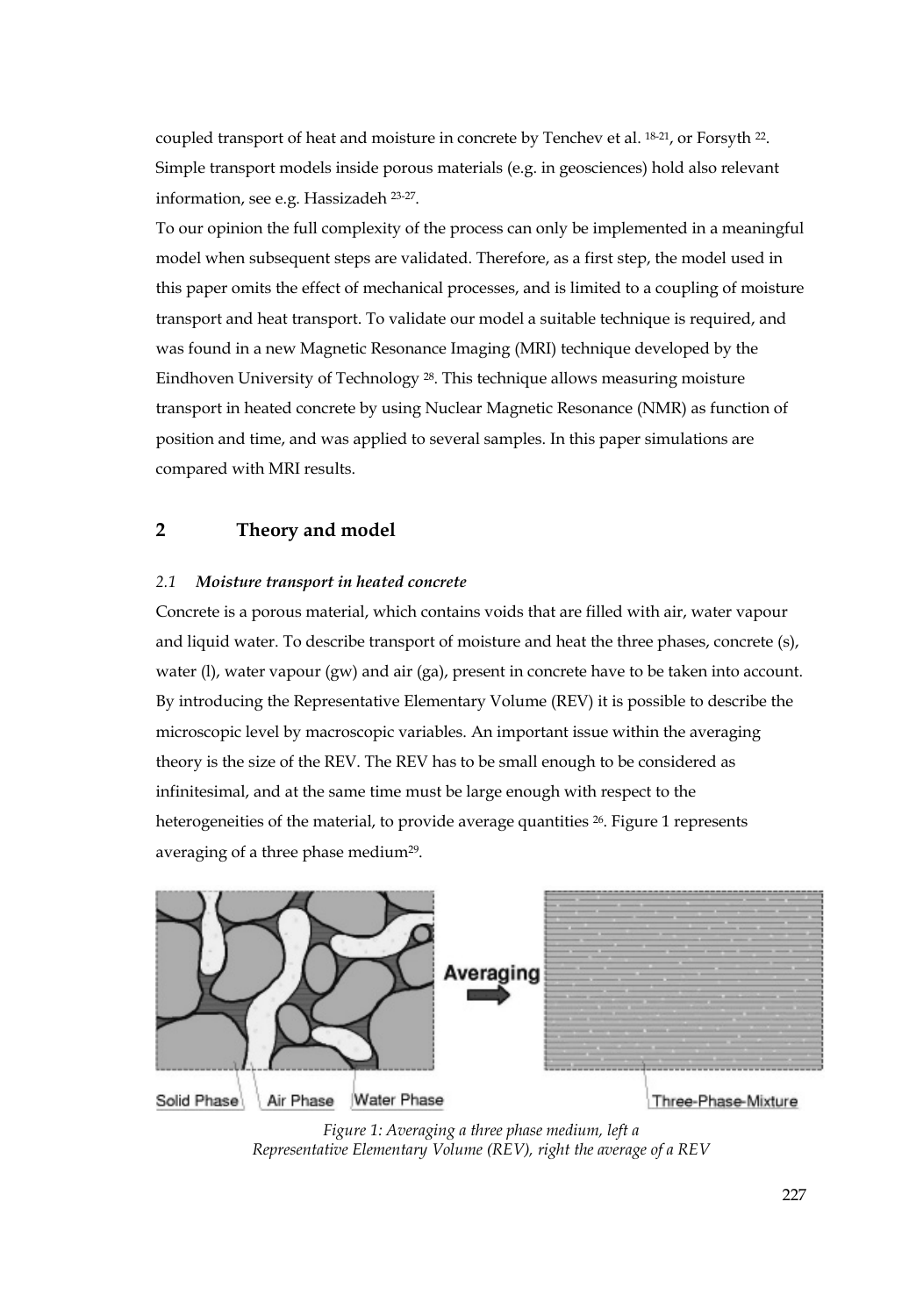After having applied the averaging theory a continuum description using differential equations may be used. In these differential equations the porosity of concrete is given by *n*. The pores are partly filled by liquid water and the water saturation of the pores is given by *S*, which means that (1*-S*) gives the fraction of gas, which consists of water vapour and air. In our model the densities are denoted by  $\rho_X$ , where *X* denotes the concrete phase (s), the water phase (l), the water vapour phase (gw) and air phase (ga), respectively. After applying a fire at the surface, densities and pressures will drive transport of water and gas. Three conservation equations for air, water, and energy form the basis of the model. The model is completed by inserting several laws that describe the thermodynamic state of water, the transport processes of the different constituents, and by inserting the necessary material properties. Finally, to be able to implement the model, suitable state variables have to be chosen.

#### *2.2 Simplifying the model using suitable assumptions*

To describe the process of spalling of concrete several assumptions have to be made to simplify the model and limit it to the major processes involved. The following list summarizes the assumptions made for the model in this paper.

- No change in porosity (*n*) is assumed. The change of porosity by the dehydration process will affect the pore volume and the permeability; because the peak of the gas pressure should be located at temperatures much lower than 1000 ºC (between 100 – 300 ºC depending on the pressure), the increase in volume at the gas pressure peak will be small, due to a small change in porosity, and consequently will decrease the gas pressure only slightly. However, the induced change in permeability is of importance, but that effect is incorporated in the equations describing the permeability and does not require a change in the porosity variable (*n*).
- Dehydration of concrete is an important source for water inside the pores, and is therefore included as a source term 13;18.
- At high temperature diffusion of water vapour is no longer an important process 30. At high temperatures moisture and water vapour transport is gas-pressure driven, and is diffusion is therefore not included in the model.
- Liquid water and water vapour are always in local equilibrium, so that the change in Gibbs free energy of liquid water and water vapour is always equal:  $dG_w = dG_w$ . As a result the evaporation of water can be described by the Claudius-Clapeyron equation. Note that, assuming thermodynamic equilibrium also means that all materials in one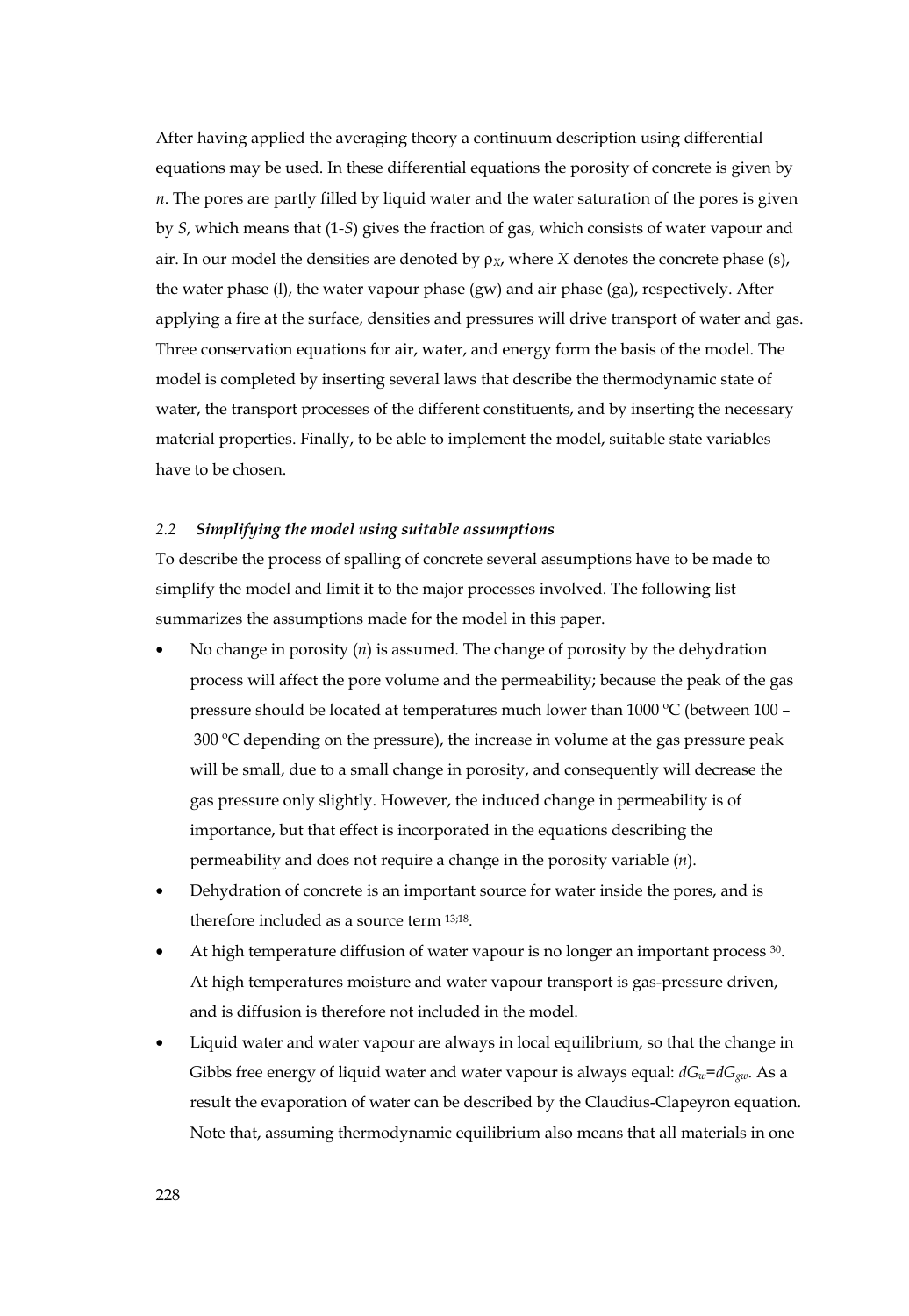representative volume have equal temperatures and pressures. This assumption is, to our knowledge, used in all similar models described in literature.

- Heat capacity of gas is omitted in the effective capacity, since the heat capacity (density multiplied by the specific heat capacity) of gas is low compared to that of water and concrete. However, in case of convection the speed of the gas, and therefore the flux can be sufficiently high to be of relevance, so for convection of heat the heat capacity of the gas is included.
- Water is assumed to be incompressible, as a result the density of water is only a function of temperature.
- Influence of gravitation is neglected.

#### *2.3 Conservation equations*

To describe moisture and heat transport in concrete three conservation equations are used, for dry air, for water (including water vapour), and one for energy. To derive these equations several general conservation equations are used. For a conserved variable  $ψ$  (e.g. like mass, momentum and energy) the general conservation equation may be written as

$$
\frac{\partial \psi}{\partial t} + \nabla \cdot J = H \tag{1}
$$

with J=ψv the transport flux and H the source or sink of ψ. In our model the conserved averaged variables are respectively:  $\psi \in \{(1-n)\rho_s, nS_w\rho_w, nS_g\rho_{ga}, nS_g\rho_{gw}, C_{eff}T\}$ , where n the porosity (between 0 and 1), *S* the saturation of the respective phase (sum of water and gas phase is 1) and *Ceff* the effective heat capacity of concrete and *T* the temperature. The subscripts denote the phase, s for solid matrix, w for water, ga air, and gw for water vapour.

After some mathematical substitutions three equations results, the water conservation law, which is a combination of (1) for water and water vapour,

$$
\frac{\partial}{\partial t}\left(S_w \rho_w + S_g \rho_{gw}\right) + \nabla \cdot \left(S_w \rho_w \nu_w + S_g \rho_{gw} \nu_g\right) = \dot{\rho}_{\text{hydr}}
$$
\n(2)

the dry air equation,

$$
\frac{\partial (S_g \rho_{ga})}{\partial t} + \nabla \cdot (S_g \rho_{ga} v_g) = 0
$$
\n(3)

and the energy conservation equation,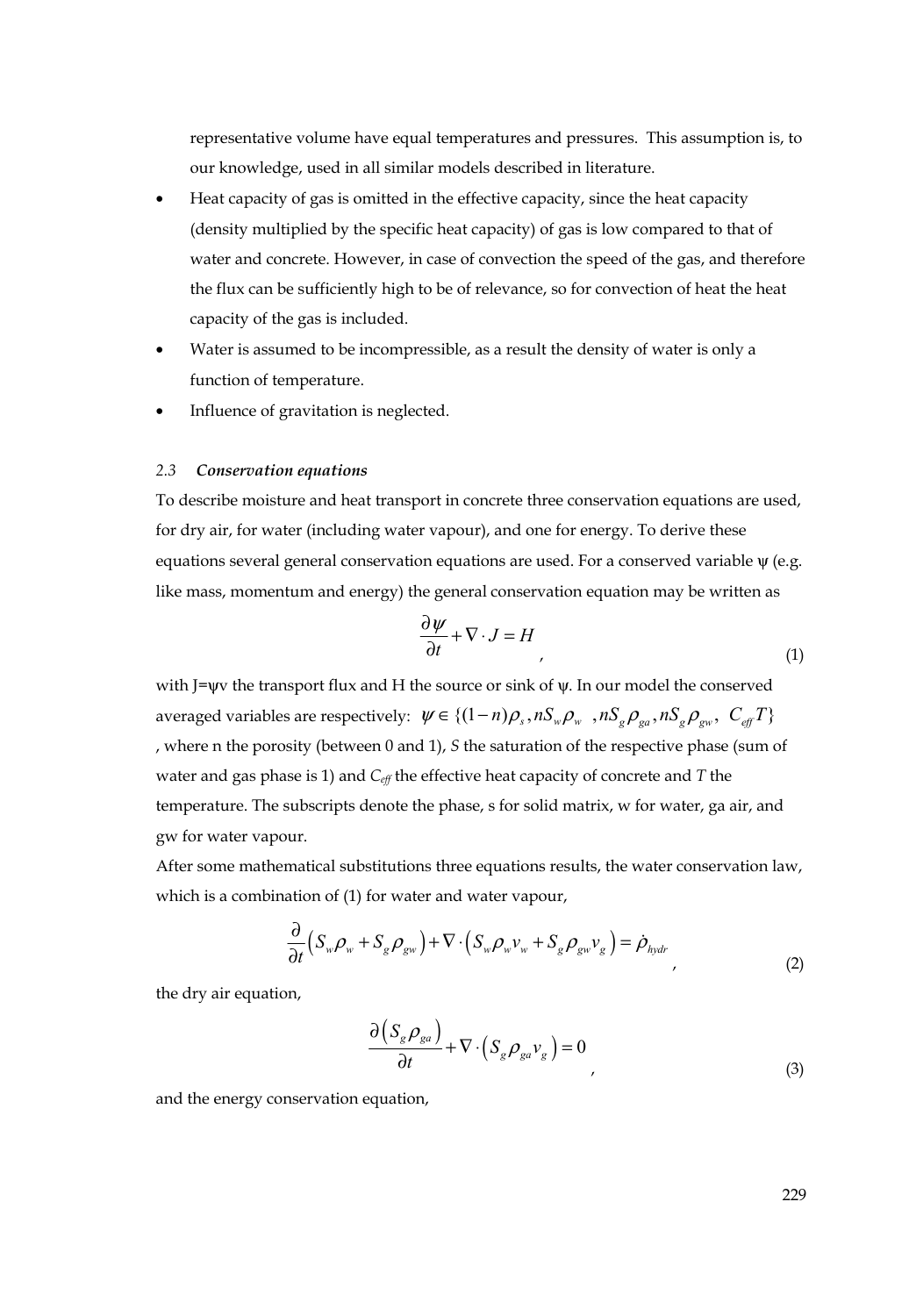$$
C_{\text{eff}} \frac{\partial T}{\partial t} + (nS_{\text{w}} \rho_{\text{w}} c_{\text{w}} v_{\text{w}} + nS_{\text{g}} \rho_{\text{g}} c_{\text{g}} v_{\text{g}}) \cdot \nabla T
$$
  

$$
-\nabla \cdot (\lambda_{\text{eff}} \nabla T) + \left\{ n \frac{\partial (S_{\text{g}} \rho_{\text{g}} v)}{\partial t} + \nabla \cdot (nS_{\text{g}} \rho_{\text{g}} v_{\text{g}}) \right\} \Delta H = 0
$$
 (4)

Note that in Equation (2) only one term enters that describes the dehydration process, dehydration is a source for water, which disturbs the equilibrium that exists between water and water vapour. It is not relevant in which state the water is added, because in this model the equilibrium is reached instantaneously. However, in case of the energy equation, the shift in equilibrium will cause energy to be needed for the evaporation.

#### *2.4 Constitutive equations and material properties*

Besides the conservation equations several material properties and state equations are required. A list of the required equations, which are explained in this paragraph: Clausius-Clapeyron equation (5), Kelvin equation (6), Darcy's law (for both water (7) and water vapour (8)), ideal gas law (9). Additionally, we require some material properties like: dehydration, water density as a function of temperature, permeability for different levels of saturation (for both water and water vapour), van Genugten equation (10)31 (for the hydrodynamic potential). Each of these equations has its own limitation, introducing deviations in the model. However, at this time the goal is to see whether this model would describe the moisture transport accurately within the first order.

The Clausius-Clapeyron equation gives the vapour pressure as a function of temperature 32;33

$$
p_{\infty}(T) = p_0 \cdot e^{-\frac{L}{R} \left( \frac{1}{T} - \frac{1}{T_{ref}} \right)}
$$
\n<sup>(5)</sup>

where  $p_0$  = 101325 Pa is the water vapour pressure at  $T_{ref}$  = 373 K,  $L$  = 40.7 kJ mol<sup>-1</sup> the enthalpy of vaporization,  $p_{\infty}$  is the water vapour pressure at a certain temperature *T* and  $R$ =8.314 JK<sup>-1</sup>mol<sup>-1</sup> the gas constant. Inside a porous material the effective vapour pressure is lower due to capillary forces  $31;34;35$ . A meniscus in a pore causes the vapour pressure to decrease, because of a reduction in surface tension. If the radius of curvature of the meniscus increases the capillary pressure increases.

$$
p_{\rm gw}(p_c, T) = p_{\infty} \cdot e^{-\frac{P_c m_w}{\rho_w RT}}, \tag{6}
$$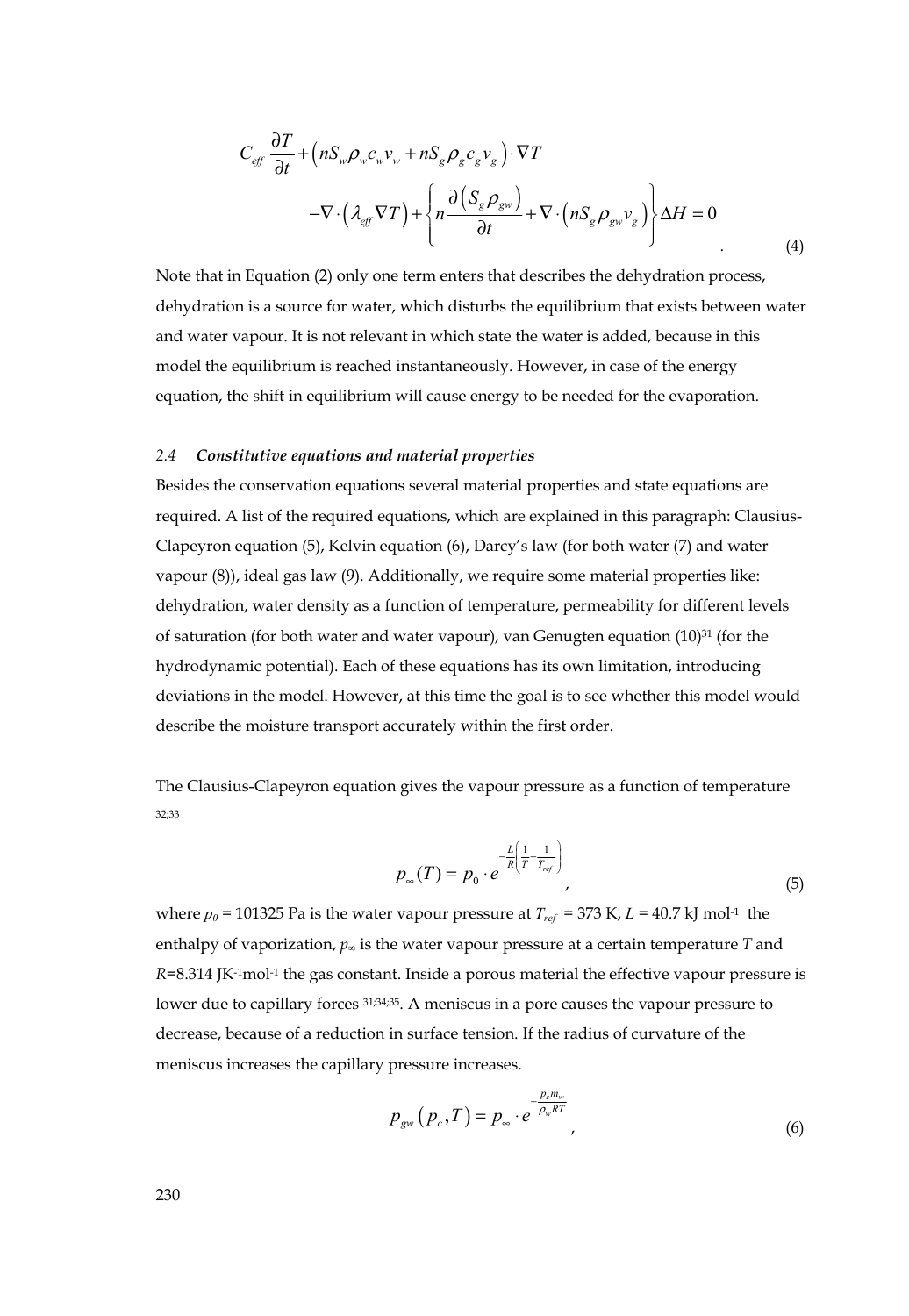$p_c$  the capillary pressure,  $p_\infty$  the water vapour pressure,  $R = 8.314$  JK<sup>-1</sup>mol<sup>-1</sup> the gas constant, and  $m_w$  is molar mass of water in kg/m<sup>3</sup>. The Clausius-Clapeyron equation and the Kelvin equation can be used to describe thermodynamic equilibrium between water and water vapour inside a porous materials, see also 22;34;35.

Moisture transport in a porous material has three driving forces, the difference in gas pressure, the capillary forces (in case of water), and diffusion. As already discussed in the list of assumptions, diffusion is neglected as a driving force in the concrete spalling model. As a result of this assumption gas pressure and capillary pressure remains, which can be described by Darcy's law, eq. (7) and (8).

$$
v_w = -\frac{K_w}{\mu_w} \frac{\partial}{\partial x} \left( p_g - p_c \right) \tag{7}
$$

$$
v_g \simeq v_{ga} \simeq v_{gw} = -\frac{K_{gw}}{\mu_{gw}} \frac{\partial}{\partial x} p_g
$$
\n(8)

where  $\mu_w$  and  $\mu_{vw}$  represents the dynamic viscosity of water and water vapour, and  $K_w$  and *Kgw* the permeability of the concrete for liquid water and water vapour. Darcy's law applied for liquid water also contains capillary pressure, which is an additional driving force for liquid water. In our model the gas velocities of all components (water vapour, dry air or a mixture) are considered to be equal, and equal to that for water vapour. To calculate gas pressure from the gas density inside a porous material we use the ideal gas law,

$$
p = \overline{\rho}RT \tag{9}
$$

where  $\overline{P}$  is the molar density of the gas, *R* the ideal gas constant, and *T* the temperature of the gas. The ideal gas law is not valid at pressures near the critical pressure of water 0.1  $p_c < p < p_c$ , the difference can go up to a factor of 5.

The van Genugten equation describes the saturation as a function of capillary pressure or hydrodynamic potential31. The saturation characteristic of a porous material can be fitted using the van Genugten equation:

$$
S = \left(\frac{1}{\left(\alpha \Psi\right)^n + 1}\right)^{1 - \frac{1}{n}}, n = 1.9
$$
\n(10)

where  $\alpha$  is a constant, and Ψ the hydrodynamic potential which can be replaced by Ψ = *pc*/(*g* ρ*w*).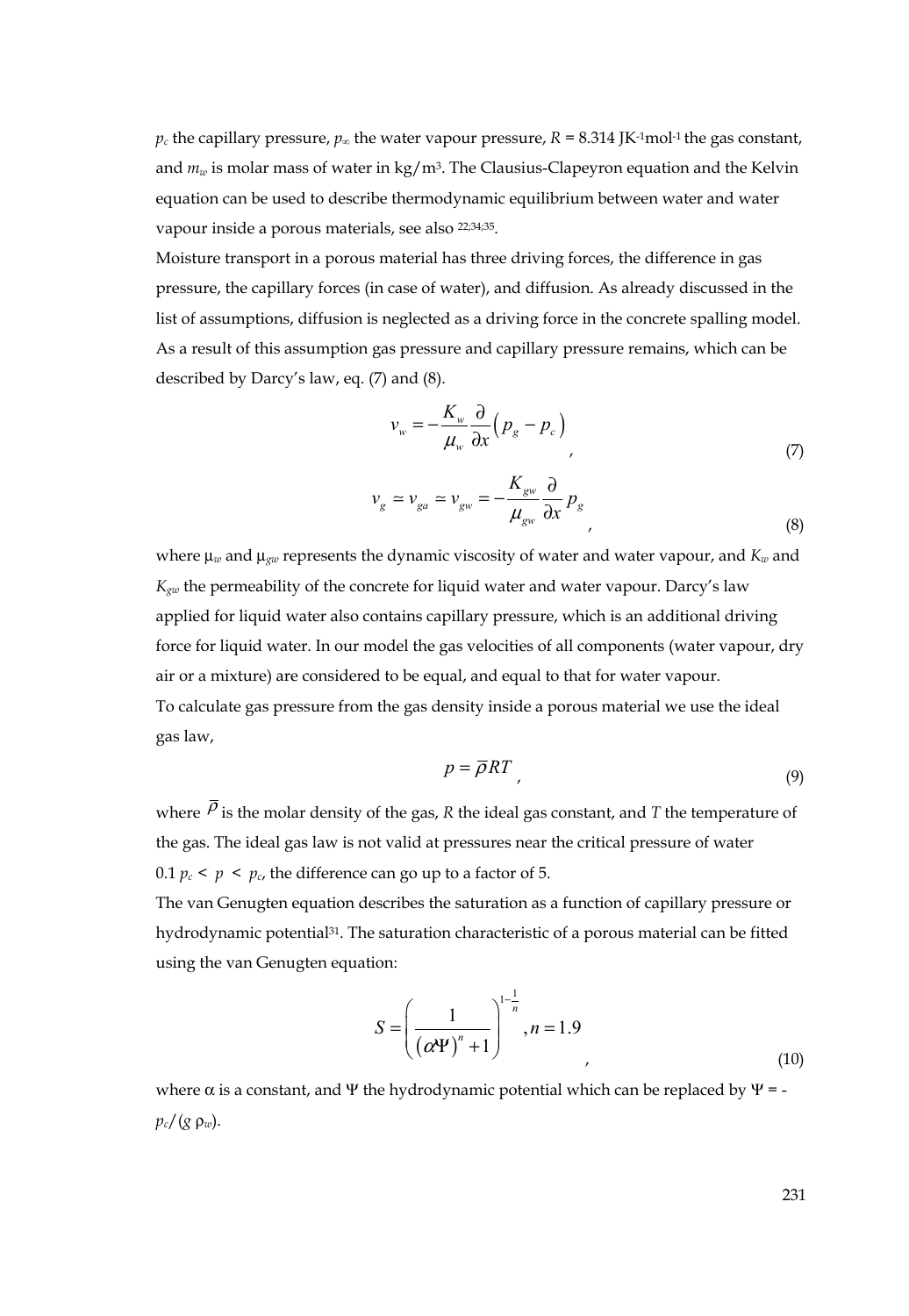#### *2.5 FEM implementation*

After rewriting, simplification and specifying the boundary conditions, the model was implemented in COMSOL 3.2. In principle the proposed material model can be applied to simulate multiple dimensions, however, only the 1D case was simulated because of the 1D character of the MRI experiments. The differential equations were solved for the three coupled variables, *pg*, *pc*, *T*.

The time dependent solver was used. Mesh size, time step and accuracy were varied to test the stability of the solution. The default element type – Lagrange Quadratic – was used. In Appendix A the applied element size and mesh size are specified. All high gradients in the response occurred at the heated left side of the model, therefore, mesh refinements were introduced at the left-hand side. In the final model the mesh refinements showed to be not necessary for a good solution. For the fired clay brick a total of 7.5 hours was computed with 15 minute time steps. For the concrete sample, 2 hours was computed with 5 minute time steps. An accuracy of 1e-3 (relative and absolute) was used in the simulations. It was observed that the numerical process does not converge when the saturation *S* is larger than 0.99. This can be related to the fact that the model is not valid for fully saturated situations when *S* is equal to 1.

#### **3 Experimental setup for validation**

#### *3.1 Samples*

Two concrete samples, were investigated by FEM and Magnetic Resonance Imaging (MRI). The concrete compositions of the two samples investigated are shown in table 3.1. Both samples were vacuum saturated before put into the MRI setup. In all experiments thermocouples were inserted into the sample, positioned at 5, 10, 15, 20, 30 mm from the heated surface.

#### *3.2 MRI principles*

Almost all nuclei have a magnetic dipole moment, resulting from their spin-angular momentum. (One can think of a nucleus as a charged sphere spinning around its axis, which corresponds to a current loop, generating a magnetic moment). In an Nuclear Magnetic Resonance (NMR) experiment the magnetic moments of the nuclei are manipulated by suitably chosen electromagnetic radio frequency (RF) fields. The frequency of the resonance conditions is given by,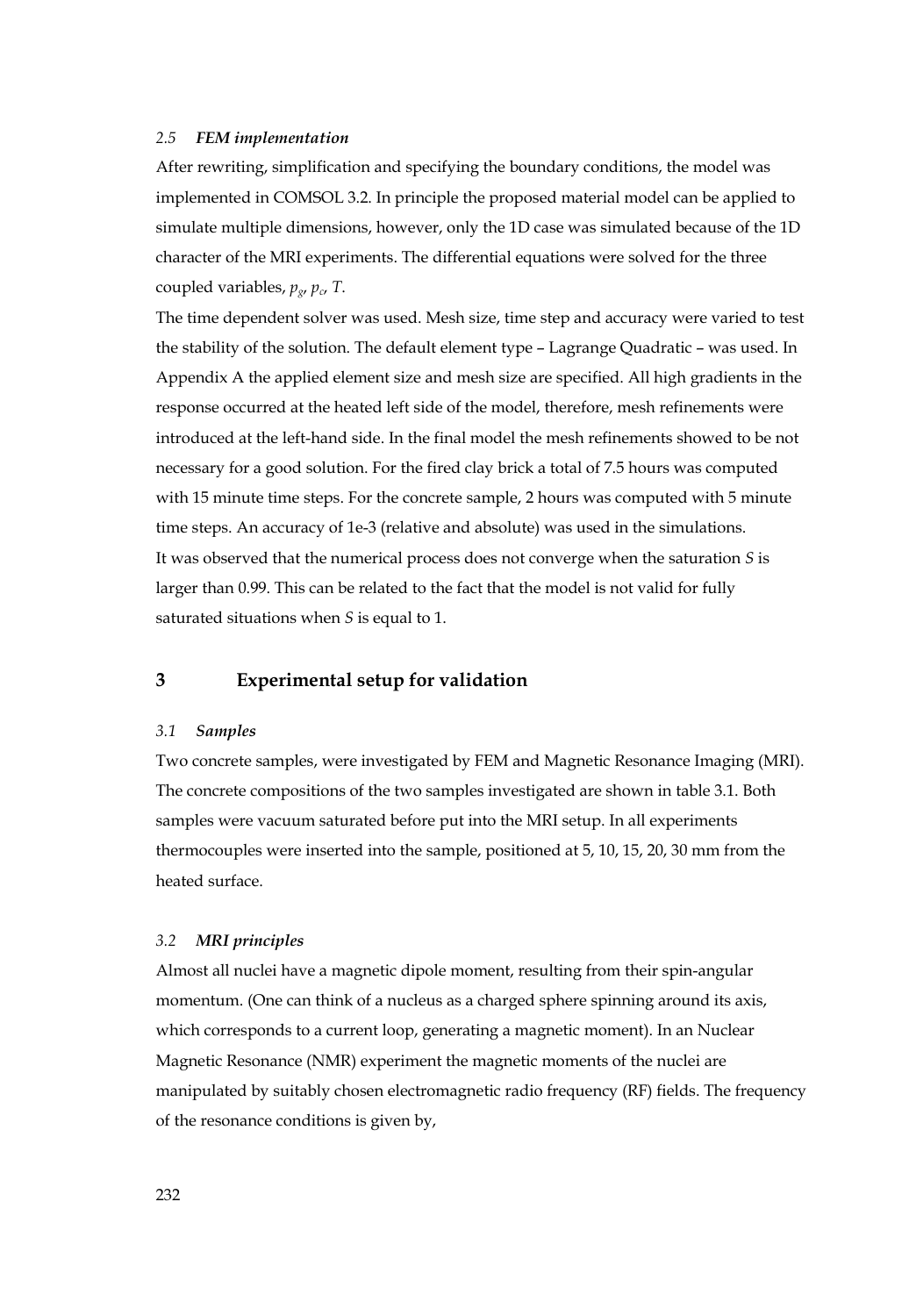$$
f_i = \frac{\gamma}{2\pi} B_0 \tag{11}
$$

where  $f_1$  is the so-called Larmor frequency  $[Hz]$ ,  $B_0$   $[T]$  the externally applied static magnetic field and  $\gamma$  is the gyromagnetic ratio which is dependent on the type of nucleus (for 1H  $\gamma/2\pi$  = 42.58 MHz T<sup>-1</sup>). Because of this condition the method can be made sensitive to only hydrogen and therefore to water. When a known magnetic field gradient is applied, the constant magnetic field Bo in the resonance condition (Eq. 1) has to be replaced by the spatially varying magnetic field,

$$
B(x) = B_0 + Gx \tag{12}
$$

where *G* [T m<sup>-1</sup>] (Fig. 2) is the magnetic field gradient and *x* is the position of the precessing magnetic moment. The resonance condition is then spatially dependent. Therefore the moisture content at different positions *x* in the sample can be measured by varying the resonance frequency without moving the sample.

In a pulsed NMR experiment the orientation of the moments of the spins are manipulated by short RF pulses at the resonance frequency. The amplitude of the resulting signal emitted by the nuclear spins, the so-called 'Hahn spin-echo'<sup>36</sup> signal is proportional to the number of nuclei taking part in the experiment. The spin-echo signal also gives information about the rate at which this magnetic excitation of the spins decays. The system will return to its magnetic equilibrium by two mechanisms: interactions between the nuclei themselves, causing the so-called spin-spin relaxation (characterized by a *T*<sup>2</sup> value), and interactions between the nuclei and their environment, causing the so-called spin-lattice relaxation (characterized by a  $T_1$  value). In principle the signal decay can be related to the pore size distribution, and it is expected that changes in the pore size distribution by dehydration at elevated temperatures can be followed by NMR.

| Concrete characteristics                            | A (only MRI) | C (MRI and FEM) |
|-----------------------------------------------------|--------------|-----------------|
| Intended fcc [MPa]                                  | 90           | 90              |
| $Slump$ [mm]                                        | 50-80        | 50-80           |
| <b>Mixture Properties</b>                           |              |                 |
| CEM I 52.5 R [kg/m <sup>3</sup> ]                   | 430          | 450             |
| Granite $\left[\frac{\text{kg}}{\text{m}^3}\right]$ | 1202         | 1210            |
| Washed grit sand [kg/m <sup>3</sup> ]               | 709          | 680             |
| Glenium 51 [ $\text{kg/m}^3$ ]                      | 4.73         | 4.95            |
| PP $18 \times 6 - 165$ [kg/m <sup>3</sup> ]         |              | 2               |
| Water $\left[\frac{\text{kg}}{\text{m}^3}\right]$   | 129          | 135             |
| Actual $w/c$ ratio [-]                              | 0.3          | 0.3             |

*Table 3.1: Sample characteristics*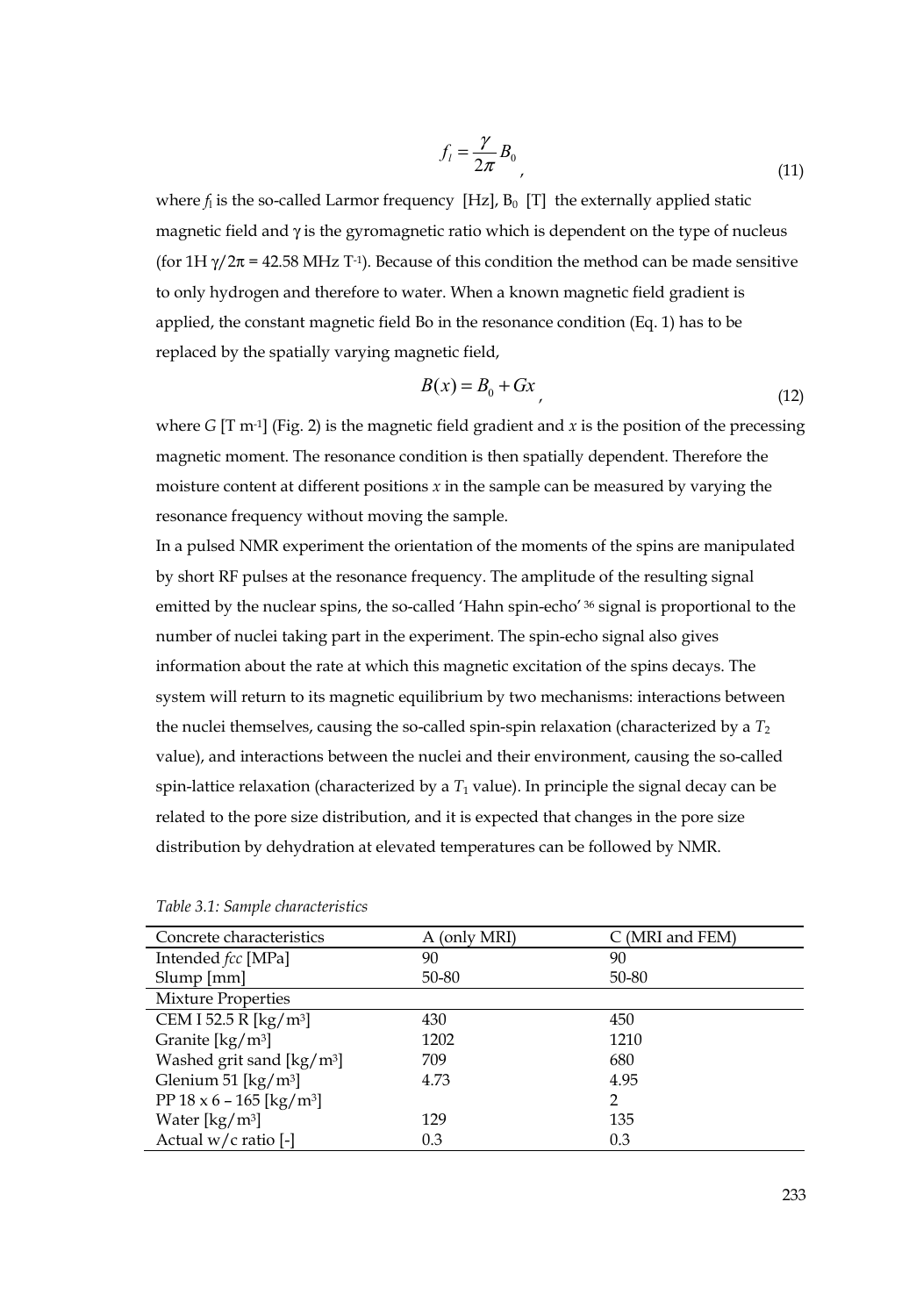#### *3.3 MRI setup*

For the experiments described in this study, a home built NMR scanner is used. This instrument was designed for quantitative measurements of moisture in porous materials with short transverse relaxation (T2) times (unlike standard MRI, which is generally used in a qualitative way). The machine makes use of the magnet of a whole body MRI scanner (Gyroscan, Philips) which operates at a main field of 1.5 T corresponding to a frequency of 63.9 MHz (Fig. 1). The setup is placed within the scanner and a schematic diagram is given in Figure 2. Two Helmholtz coils provide the magnetic field gradient *G* in the direction of *B0*. The magnitude of the gradient is 100 mT m-1, providing a spatial resolution of the order of 2 mm. A home built birdcage coil is used for applying the RF pulses, and receiving the NMR signal from the sample. The coil is 60 mm long and has a diameter of 60 mm. A birdcage coil is used because it generates a homogeneous B1-field perpendicular to the sample. Therefore, the coil can be placed parallel to the main magnetic field providing optimal use of the available space inside the bore. The sample is heated with a halogen lamp. The reflector of the lamp was gold plated to ensure maximum reflection of the infrared radiation. The sample is placed inside the birdcage coil and is thermally insulated using mineral wool in order to create a 1D experiment 28.



*Figure 2: The magnet of the medical-imaging machine used in the spalling experiments and the experiment set-up used*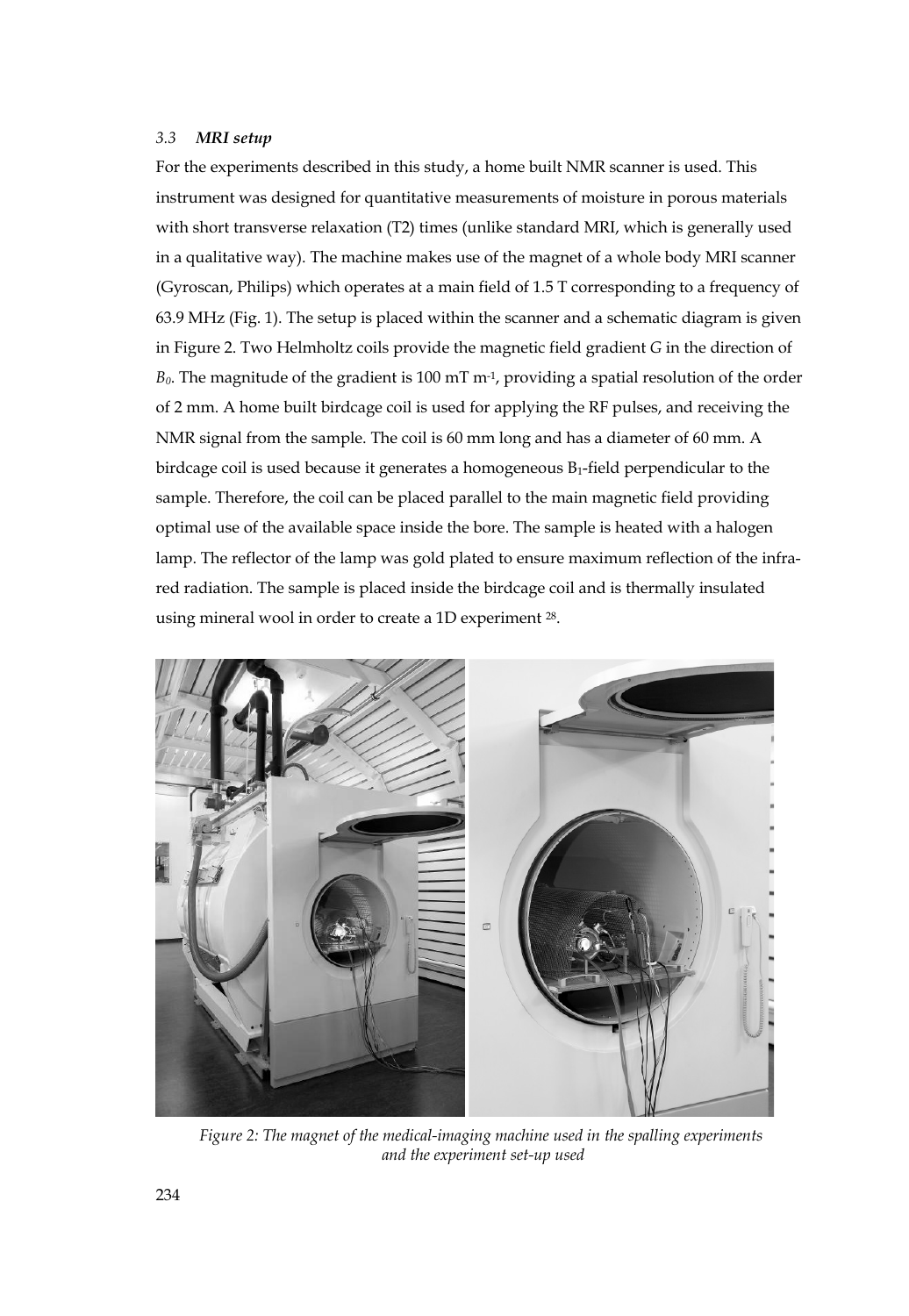

*Figure 3: Left a picture of the NMR insert on the right a schematic diagram of the NMR setup. The helmholtz coil configuration provide a gradient G of 100 mT m-1. A bird-cage coil is used for the reception and transmission of RF pulses. A halogen lamp is used to heat the sample.* 

## **4 Results of simulations and MRI measurements**

#### *4.1 Yellow fired-clay brick*

In Figure 4 the saturation profiles measured with NMR for fired-clay brick are shown every 15 minutes for a total of 7.5 hours. Initially the sample is fully saturated, so the first profile corresponds to *S* = 1. Note that this is not the case for the simulation shown in Figure 5. For specific details about the model parameters, see also Appendix A.1. The current implemented model cannot correctly calculate the behaviour of moisture transport near saturation level 1. To overcome this problem saturation in the model was set at 0.9. After 1.5 hours a clear drying front develops. From 0 – 1.5 hours the moisture profiles are more homogeneous. In Figure 5 simulations are shown for the fired clay brick. A general correspondence is seen between the saturation profiles and the simulation profiles. The homogeneous drying, in the beginning of the drying experiment, is due to the capillary forces inside the fired clay brick. In the experiment when the saturation equals approximately 0.4, the signal at the right side of the front starts to drop less fast. In the simulations this effect is not as pronounced.

The temperatures measured by the 8 thermocouples are shown in Figure 6, with thermocouples positioned every 5 mm, and the first 5 mm from the surface. Please note the inflection at 50 min, this is due to a heating problem in the beginning of the experiment. At 100 ºC a change in curvature can be seen, corresponding to the boiling of water inside the pores. The temperatures obtained from the simulation are shown in Figure 7. It can be seen that the experiment and the simulations correspond rather well, except that the boiling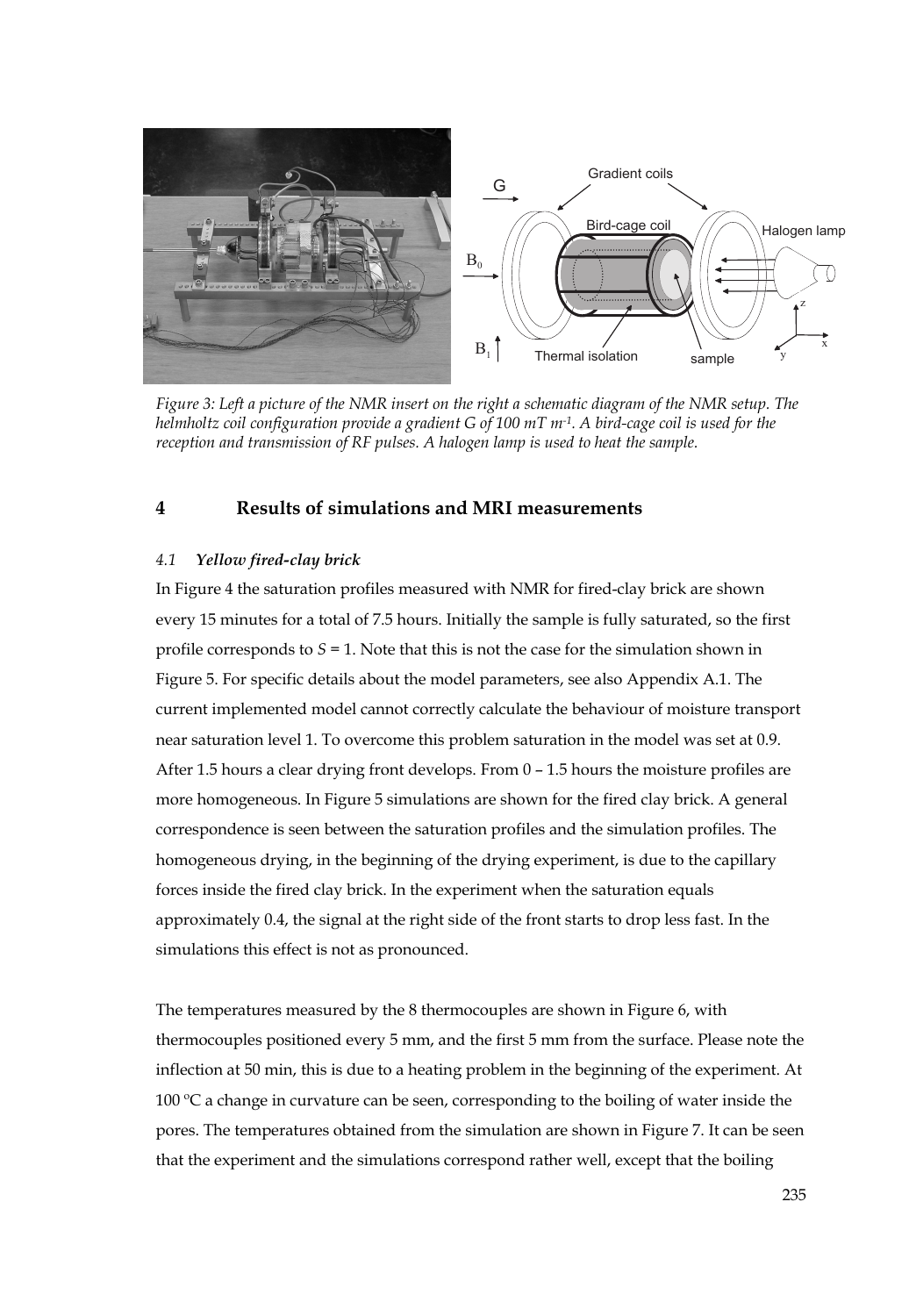

*Figure 4: Saturation profiles for the fired-clay brick. The profiles are shown every 15 minutes for a total of 7.5 hours. The first profile is normalised at S=1. A clear drying front develops after 1.5 hours.* 



*Figure 5: Simulation profiles for the fired-clay brick. The profiles are shown every 15 minutes for a total of 7.5 hours.* 

temperature in the simulation is higher approximately 125 ºC due to the higher gas pressure. This can be attributed to the fact that the drilled holes, in which the thermocouples are inserted, allow the gas to escape. The total amount of water inside the brick as a function of time is calculated from the MRI profiles and is shown in Figure 8. Figure 9 shows the integral of the simulation. One can clearly see that initially in the simulation the decrease of signal is lower. The most probable reason is that the temperature in the experiment at the surface was higher or increased faster compared to the simulations. A best guess was used for the temperature of the surface in the simulations.



*Figure 6: Temperature as a function of time at different positions in the brick sample. The highest temperatures correspond to the thermocouples close to the surface.* 



*Figure 7: Simulation profiles for the fired-clay brick. The profiles are shown every 15 minutes for a total of 7.5 hours.*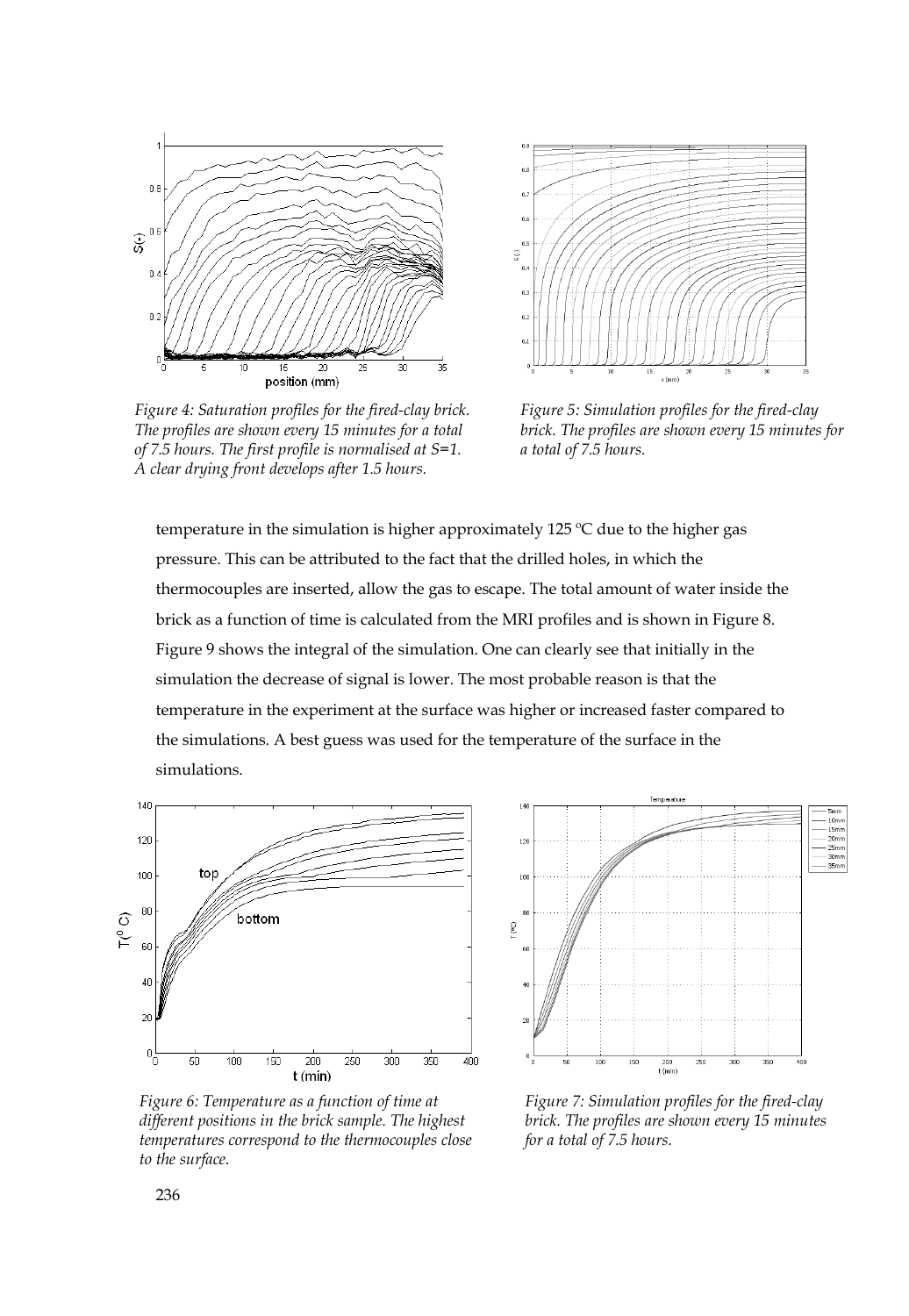



*Figure 8: Total water content as a function of time* 

*Figure 9: Simulation of the total water content as a function of time* 

As the sample is heated, an evaporation front becomes visible (according to Figure 6 at 100  $\degree$ C), and moves through the sample. In Figure 10 the location 100  $\degree$ C inside the sample and the drying front are plotted. In this figure, it is clear that the drying front (which is equal to the evaporation front) moves slower than the 100 ºC position, which indicates an increased gas pressure inside the fired clay brick. Boiling is actually taking place at a higher temperature, which corresponds to the simulations, which shown that the boiling point was approximately 125 ºC. In the experiment the gas pressure at the location of the thermocouple is equal to the gas pressure outside the sample, because the drilled holes allowed the gas to escape. The gas pressure inside the samples, determined from the simulations, is plotted in Figure 11. Note that in this picture the gas pressure is constant behind the boiling front.

 $2.6$ 



 $2\lambda$  $2\pi$ ed) b<sub>c</sub>  $1.6$  $\mathbf{L}^2$ ī.  $\frac{20}{x (mm)}$ 

Gas pressure

*Figure 10: Positions of both the drying front (x) and the 100 ºC front* 

*Figure 11: Gas pressure as a function of position inside the fired clay brick. Note that the gas pressure is 2.6 times the atmospheric pressure.*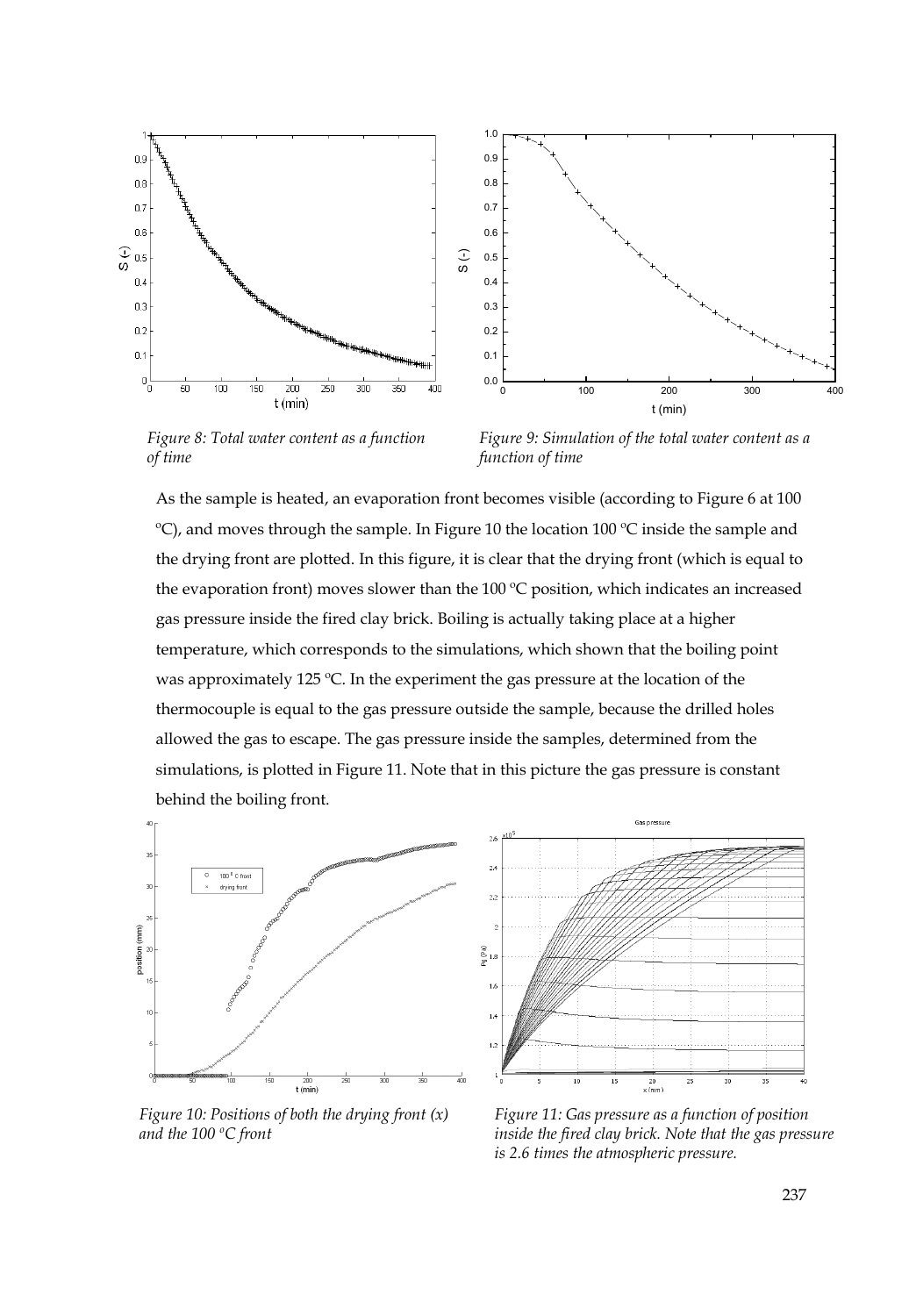#### *4.2 Concrete sample A*

The profiles of this sample are shown in Figure 12. The results show a peak, which is a consequence of background signals, in this case radio signals. The amount of water present is too low to follow the process with sufficient spatial and time resolution. However, from the profiles we can still observe that the sample is homogeneously drying. This homogeneous drying indicates that the evaporation at the surface is slower than the transport of water to the surface by capillary forces and/or diffusion. This observation is strengthened by Figure 13, which shows a relatively low surface temperature of max 200 ºC after 2 hours. For a porous system, such as a fired clay brick, this temperature is high enough, however, for concrete it is not. The pores of concrete are much smaller than for fired clay brick, leading to high capillary forces that drive water transport. As a consequence the transport of water to the surface is higher than the amount of water vapour that is generated at the surface by evaporation. Therefore at no time in this experiment a drying front detaching from the surface is observed. Our model is only valid when the gas pressure of the water vapour is higher than the internal capillary forces. Consequently simulating these results using our model is not possible. Higher temperatures at the surface are required. In Figure 13 we see the temperature measured by thermocouples. In Figure 14 the moisture content of the whole sample is plotted. The moisture content decreases as a function of time due to evaporation of water caused by heating of the sample at the surface.

#### *4.3 Concrete sample C containing poly-propylene fibers*

In Figure 15 moisture profiles measured by MRI are presented, which show a gradient in the moisture content. In this concrete sample polypropylene fibers were added which melt



*Figure 12: Moisture profiles sample A. Profiles given are every 6.5 min.*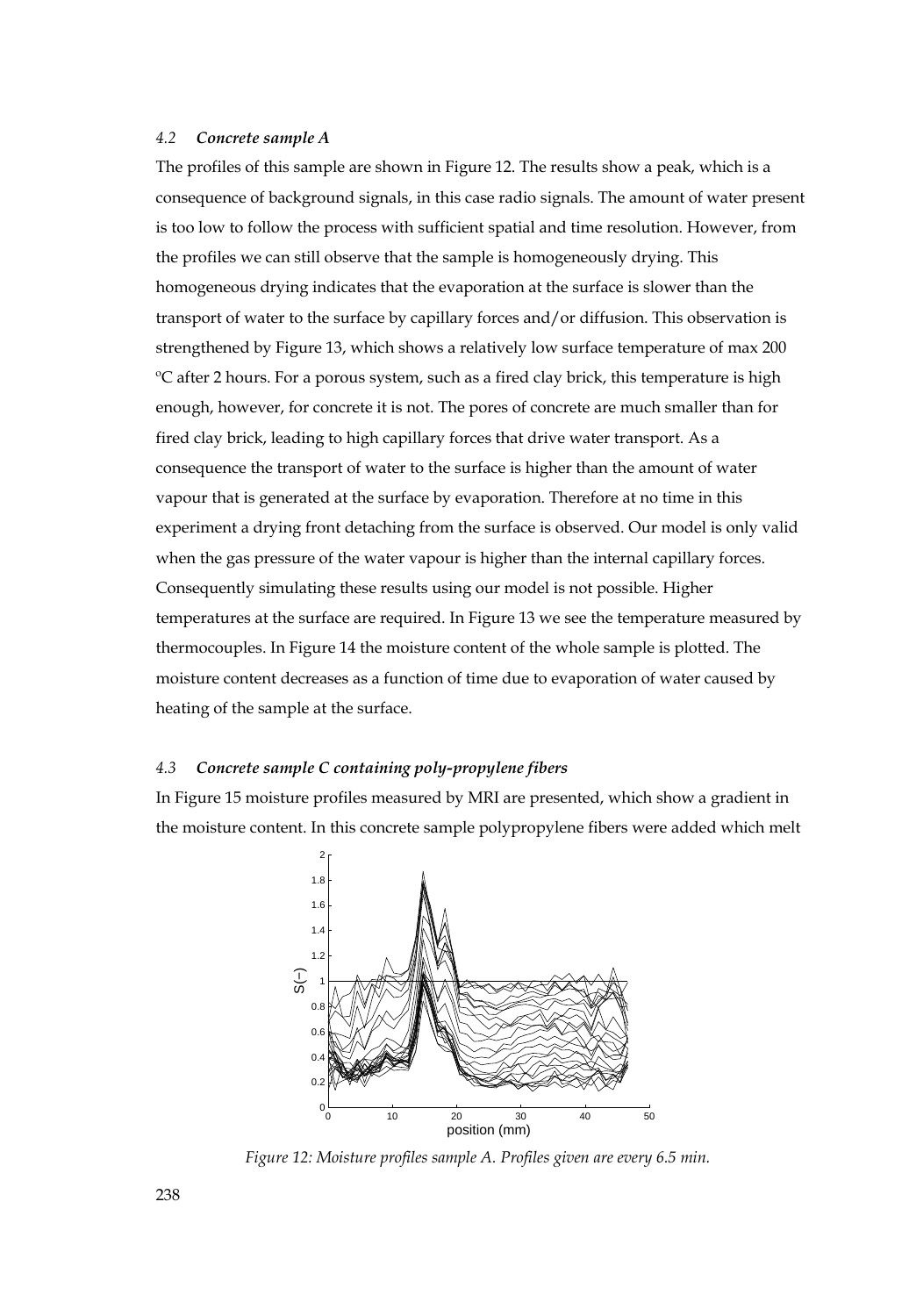at approximately 165 ºC. The profiles correspond rather well to the simulated profiles shown in Figure 16. For specific details about the model parameters, see also Appendix A.2.

In Figure 17 the measured temperature is plotted at different positions: 5, 10, 15, 20, 30 mm from the surface. In Figure 18 the temperature of the simulations is plotted at different positions. Note that in this Figure 17 the temperature remains constant at 100 ºC for a short period, indicating that boiling is occurring at that position. In fact the boiling takes place at a higher temperature, as in case of the fired-clay brick, the high gas pressure can escape from the sample in the experiment via the drilled holes. Note that the same temperature is reached after 100 min for all thermocouples, which is not observed in the MRI experiment (Fig. 17). This difference can be explained by the fact that in the simulation the sample is ideally insulation, which is not the case in the NMR experiments.

0.2

 $0.4$ 

0.6 S (−)

 $0.8$ 1



*Figure 13: Temperature of sample A Figure 14: Total moisture content of sample A* 



*Figure 15: Moisture profiles of concrete sample. Profiles are given every 5 min.* 

0 100 150<br>0 50 100 150 t (min)



*Figure 16: Moisture profiles of concrete sample. Profiles are given every 5 min.*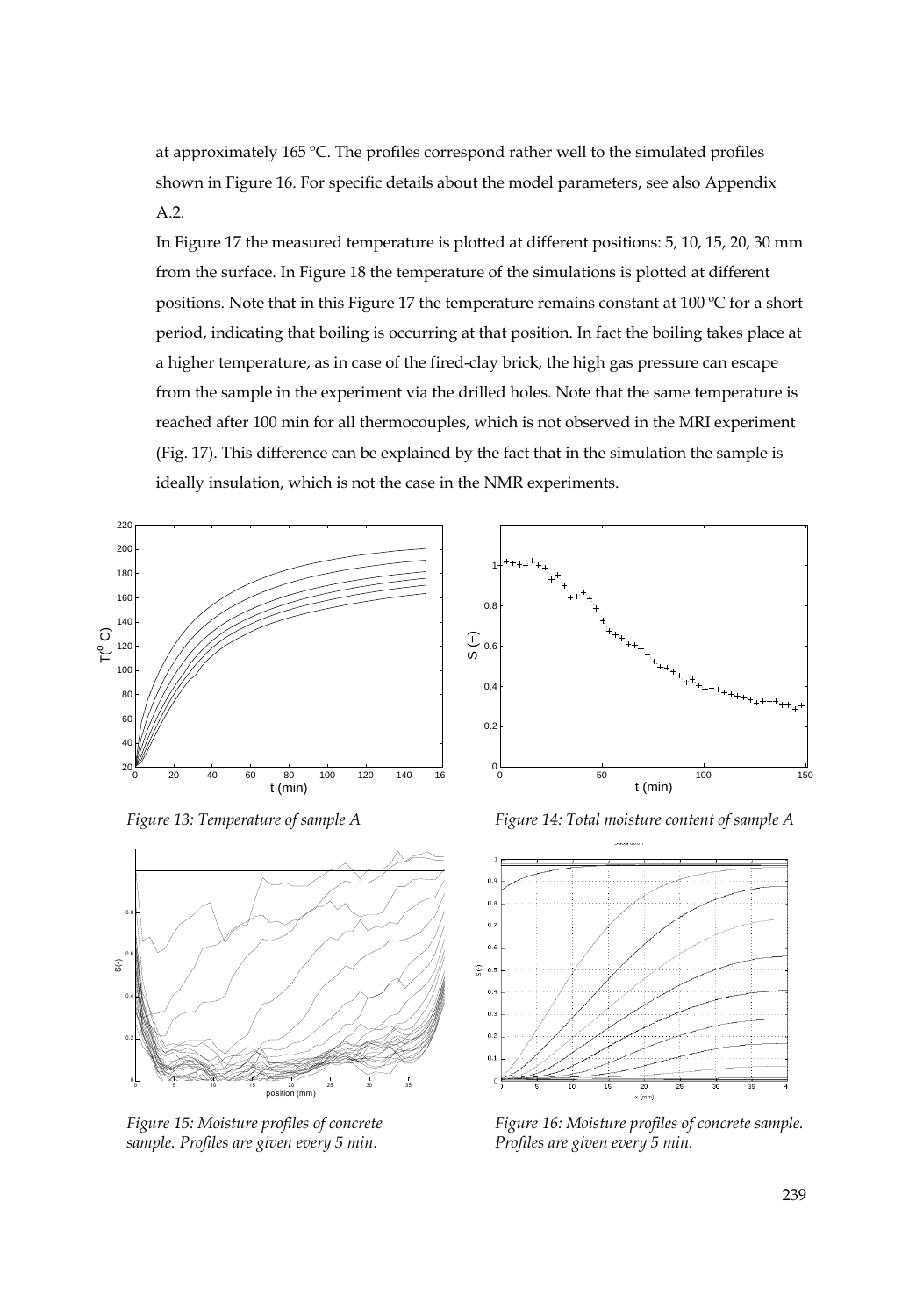The overall signal intensity of the sample is calculated, the final signal level which is reached is due to the background noise. In the simulations presented in Figure 20 background noise is not present. After about 50 minutes in both the measurements and the simulation the moisture content has reached a constant level. This indicates that the simulation is corresponding rather well to the experiment.

## **5 Conclusions and discussion**

In first order the global features observed in the simulations correspond to those observed in the MRI experiments. However, several differences are observed. For instance the temperatures in the simulations with respect to the boiling of water do not correspond to the temperatures measured in the experiment. The boiling in the simulations takes place at



*Figure 1: Temperature, at 5, 10, 15, 20, 25, 30 mm of sample C* 





*Figure 2: Temperature, at 0, 5, 10, 15, 20, 25, 30 mm of sample C* 



*Figure 3: Total moisture content of sample C Figure 4: Simulated moisture content of sample C*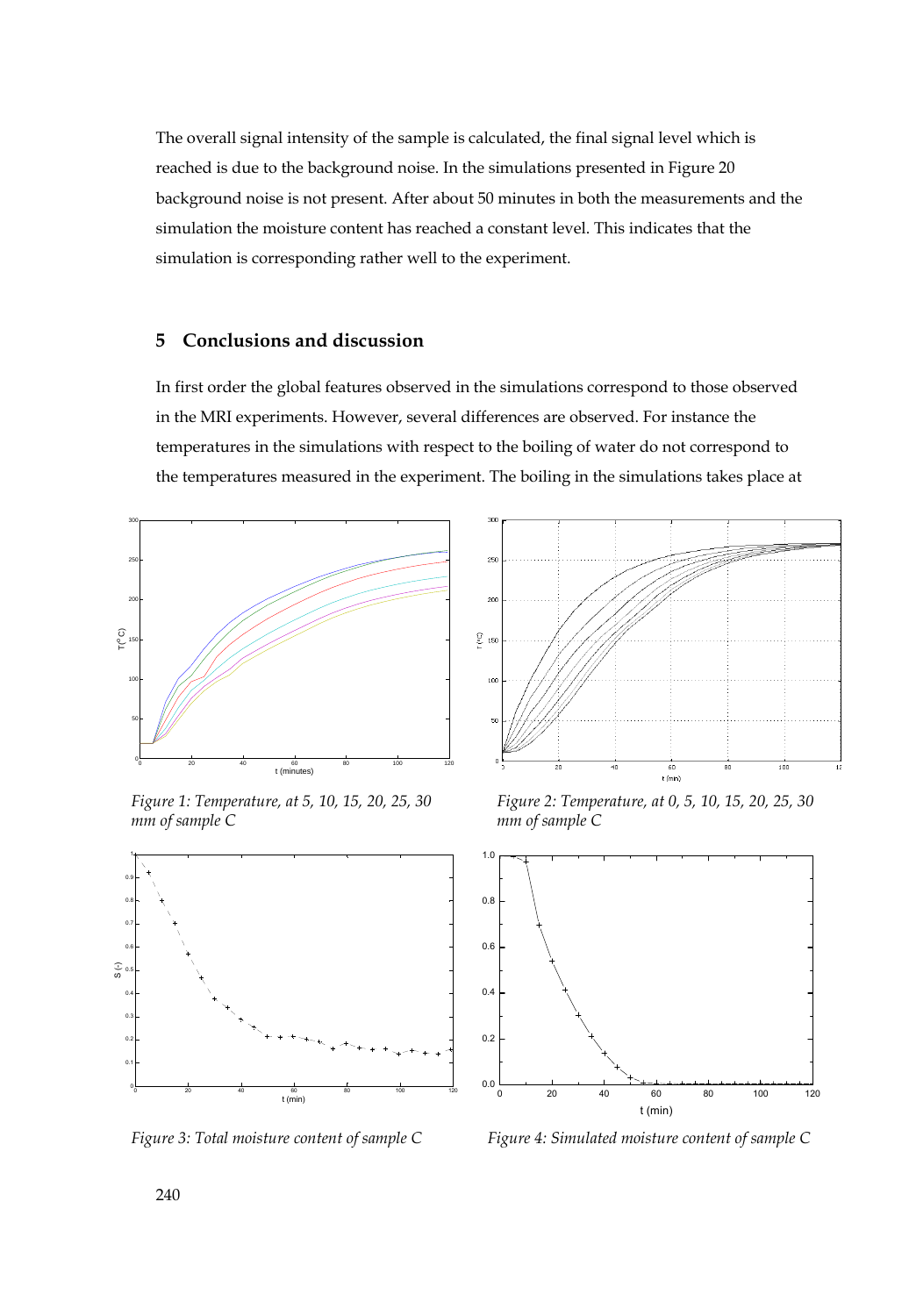125 °C and in the experiment at 100 °C. This can be explained by the fact that gas can escape from the drilled holes, allowing the gas pressure in the sample to equilibrate with atmospheric pressure.

Another difference between simulations and experiments is the final temperature that is reached. In the simulations the temperatures at different depths reach the same value. However, in the MRI experiment different final temperatures are reached, the difference is caused by heat loss to the environment from the walls of the sample, which is not the case for the 1D simulations.

The model cannot correctly predict moisture transport behaviour when full saturation is reached. At full saturation the gas pressure on the fully saturated pores is transferred via the water phase. Water will be forced into the unsaturated pores behind the fully saturated region. If the whole sample is saturated, moisture will bleed from the back side of the sample. However, both instances were not incorporated in the current model, and therefore the model cannot accurately describe moisture clogging and bleeding. In all simulations the input parameters describing the material properties were a best guess and were then optimized for the best correspondence between experiment and simulation. Further research should not only focus on optimizing the simulations, but also on determining the most relevant material properties, such as permeability, porosity, dehydration, permeability for water and water vapour as a function of temperature and saturation. Additionally in a next step interaction between moisture transport and mechanical behaviour should be investigated. All these future steps require subsequent validation, in which MRI as a validation tool has proven to be very valuable. To validate the model at high temperatures the MRI setup has still to be improved to be able to measure at these high temperatures. Additionally the size of the sample is still rather small. At this moment the Eindhoven University of Technology is working on both these improvements.

#### *Acknowledgements*

The authors wish to thank Jaap Feijen and Jef Noijen for the construction of the NMR setup. Part of this research was supported by the Dutch Technology Foundation (STW), and TNO Built Environment and Geosciences.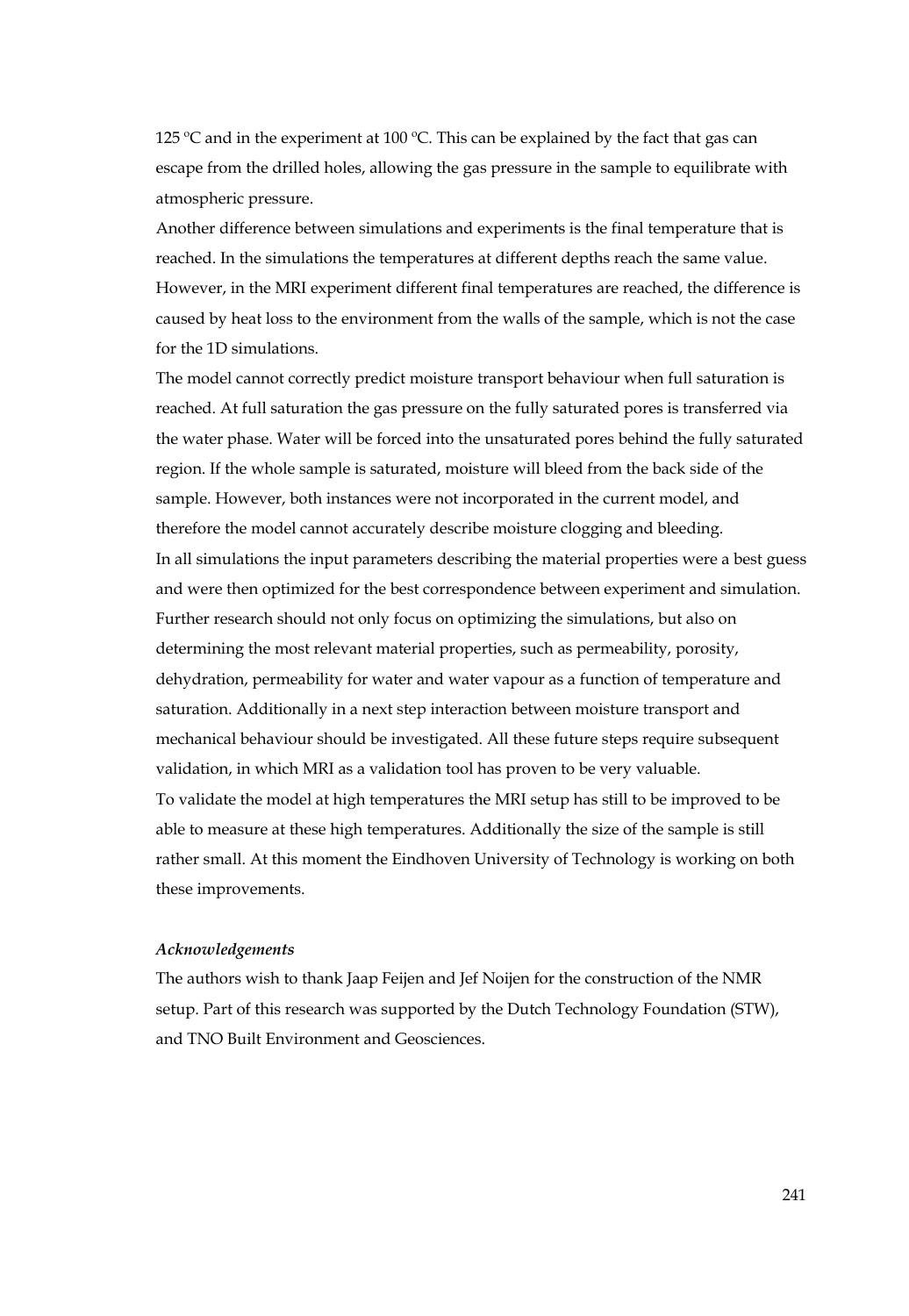#### **Literature**

- [1] A. M. Neville, *Properties of concrete* London, ed. 2nd, (1973).
- [2] A. K. Gabriel, *Progress in Structural Engineering and Materials* 2, 429-447 (2000).
- [3] Z. P. Bazant, J. C. Chern, W. Thonguthai, *Nuclear Engineering and Design* 68, 61-70 (1982).
- [4] Z. P. Bazant, *American Ceramic Society* Bulletin 60, 369 (1981).
- [5] Z. P. Bazant and W. Thonguthai, *Journal of the Engineering Mechanics Division*-ASCE 104, 1059-1079 (1978).
- [6] G. N. Ahmed and J. P. Hurst, *Fire Technology* 35, 232-262 (1999).
- [7] G. N. Ahmed and C. L. D. Huang, *Chemical Engineering Communications* 91, 241-253 (1990).
- [8] D. Gawin, C. Alonso, C. Andrade, C. E. Majorana, F. Pesavento, *Computers and Concrete* 2, 189-202 (2005).
- [9] D. Gawin, *Computers and Concrete* 2, 203-214 (2005).
- [10] D. Gawin, F. Pesavento, B. A. Schrefler, *Materials and Structures* 37, 218-236 (2004).
- [11] D. Gawin, F. Pesavento, B. A. Schrefler, *Computer Methods in Applied Mechanics and Engineering* 192, 1731-1771 (2003).
- [12] D. Gawin, M. Lefik, B. A. Schrefler, *International Journal for Numerical Methods in Engineering* 50, 299-323 (2001).
- [13] D. Gawin, C. E. Majorana, B. A. Schrefler, *Mechanics of Cohesive-Frictional Materials* 4, 37-74 (1999).
- [14] D. Gawin and B. A. Schrefler, *Engineering Computations* 13, 113-& (1996).
- [15] B. A. Schrefler, G. A. Khoury, D. Gawin, C. E. Majorana, *Engineering Computations* 19, 787-819 (2002).
- [16] B. A. Schrefler, P. Brunello, D. Gawin, C. E. Majorana, F. Pesavento, *Computational Mechanics* 29, 43-51 (2002).
- [17] C. T. Davie, C. J. Pearce, N. Bicanic, *Numerical Heat Transfer* Part A-Applications 49, 733-763 (2006).
- [18] L. Y. Li, J. A. Purkiss, R. T. Tenchev, *Proceedings of the Institution of Mechanical Engineers* Part C-Journal of Mechanical Engineering Science 216, 213-224 (2002).
- [19] R. Tenchev and P. Purnell, *International Journal of Solids and Structures* 42, 6550-6565 (2005).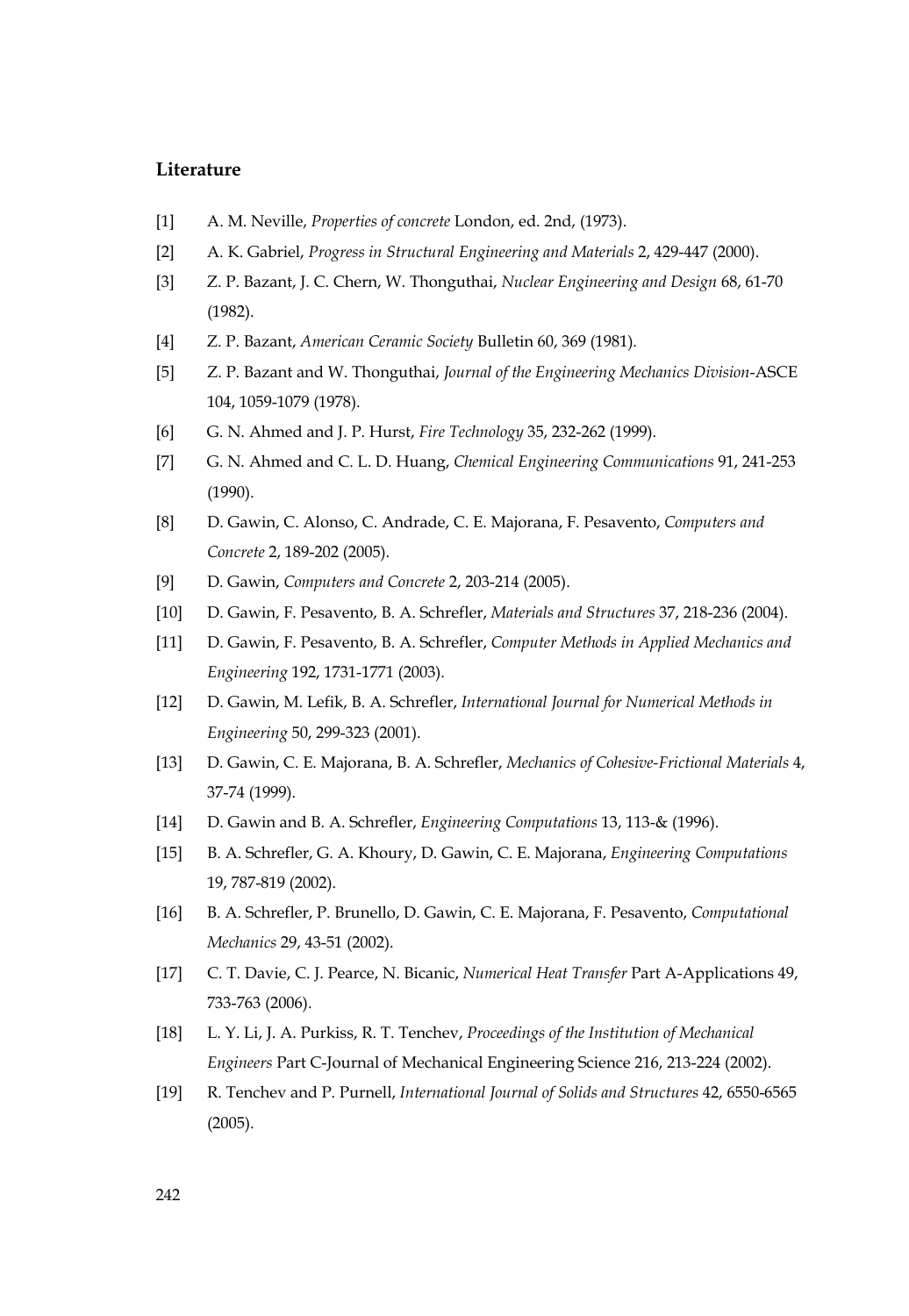- [20] R. T. Tenchev, L. Y. Li, J. A. Purkiss, *Numerical Heat Transfer* Part A-Applications 39, 685-710 (2001).
- [21] R. T. Tenchev, L. Y. Li, J. A. Purkiss, B. H. Khalafallah, *Magazine of Concrete Research* 53, 117-125 (2001).
- [22] P. A. Forsyth and R. B. Simpson, *International Journal for Numerical Methods in Fluids* 12, 655-682 (1991).
- [23] S. M. Hassanizadeh, *Advances in Water Resources* 9, 196-206 (1986).
- [24] S. M. Hassanizadeh, *Advances in Water Resources* 9, 207-222 (1986).
- [25] S. M. Hassanizadeh and W. G. Gray, *Advances in Water Resources* 3, 25-40 (1980).
- [26] S. M. Hassanizadeh and W. G. Gray, *Advances in Water Resources* 2, 131-144 (1979).
- [27] S. M. Hassanizadeh and W. G. Gray, *Advances in Water Resources* 2, 191-203 (1979).
- [28] G. H. A. van der Heijden, R. M. W. Bijnen, L. Pel, H. P. Huinink, *Cement and Concrete Research* 37, 894-901 (2007).
- [29] M. Shamalta, J. Fellinger, A. Breunese, "*Numerical modelling of the spalling of conrete due to high temperature*" 2006).
- [30] Y. Ichikawa and G. L. England, *Nuclear Engineering and Design* 228, 245-259 (2004).
- [31] C. Hall and W. D. Hoff, *Water transport in brick, stone and concrete* (Spon Press, ed. 1, 2002).
- [32] D. V. Schroeder, *An introduction to thermal physics* (Addison Wesley Longman, 2000).
- [33] W. Greiner, L. Neise, H. Stocker, *Thermodynamics and statistical mechanics* (Springer-Verlag New York, 1995).
- [34] J. G. Powles, *Journal of Physics A-Mathematical and General* 18, 1551-1560 (1985).
- [35] L. M. Skinner and J. R. Sambles, *Aerosol Science* 3, 199-210 (2007).
- [36] E. L. Hahn, *Physical Review* 80, 580 (1950).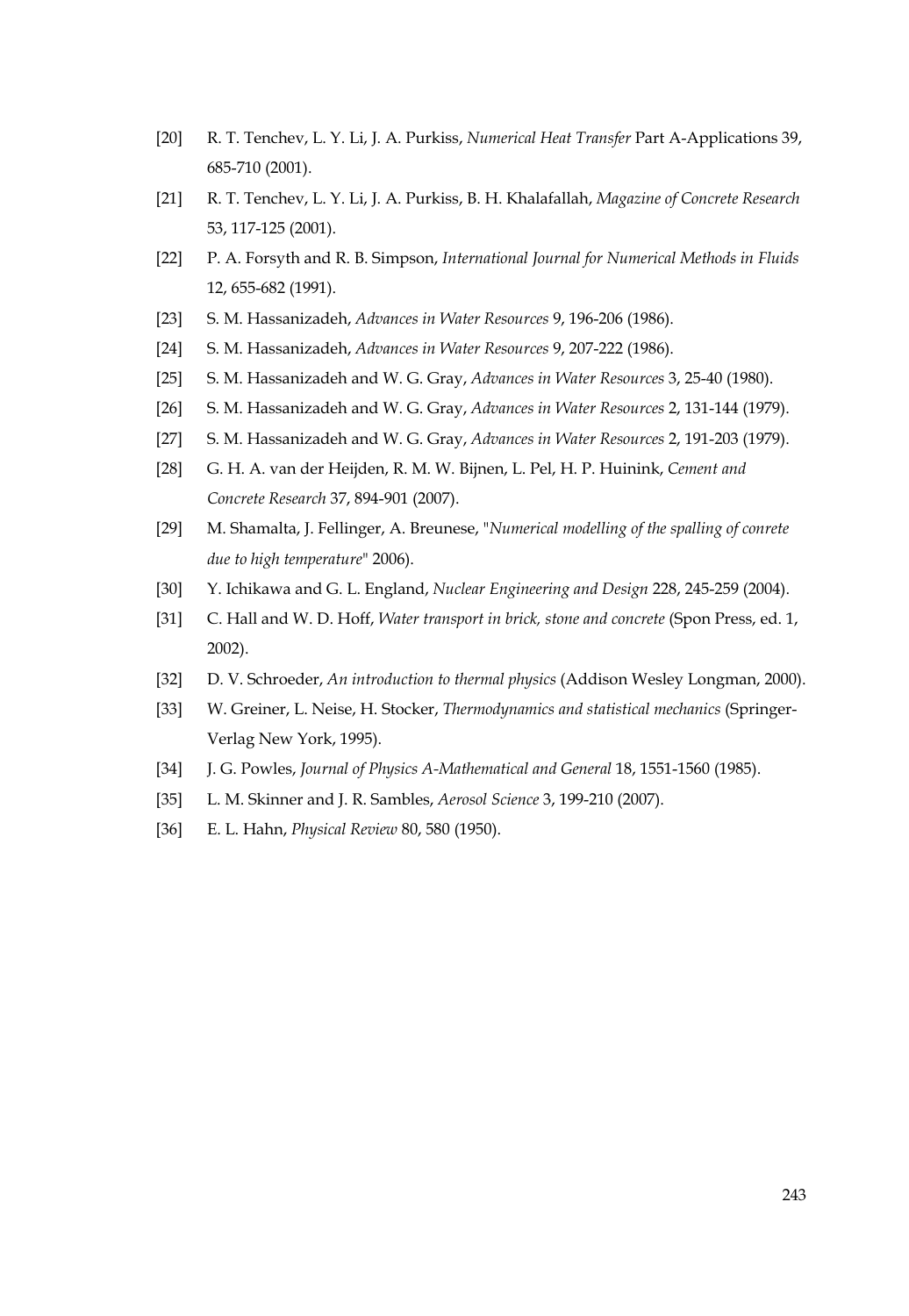# **Appendix A**

# *A.1 Model parameters for the fired clay brick*

| Name             | Value           | Description                                                     |
|------------------|-----------------|-----------------------------------------------------------------|
| $\sqrt{s}$       | 1.67            | Heat conductivity dry concrete (W/Km)                           |
| Jw               | 0.6             | Heat conductivity water (W/Km)                                  |
| Cs               | 940             | Heat capacity concrete $(J/kgK)$                                |
| Cw               | 4200            | Heat capacity water $(J/kgK)$                                   |
| Cg               | 2000            | Heat capacity gas (J/kgK)                                       |
| $\boldsymbol{n}$ | 0.3             | Porosity brick (-)                                              |
| L                | 40700           | Evaporation Enthalpy $(J/mol)$                                  |
| $\rho s$         | 2680            | Density brick (kg/m <sup>2</sup> )                              |
| K0               | $2.5e-15$       | Initial permeability $(m^2)$                                    |
| Kwr0             | 0.8             | Relative water permeability (normally a function of $S$ , $T$ ) |
| Kgr0             | 0.5             | Relative vapor permeability (normally a function of $S$ , $T$ ) |
| m                | 1.9             | Coefficient needed for $S(Pc,T)$                                |
| Pc0              | 1e4             | Initial capillary pressure (Pa)                                 |
| $\rho w$         | 1e <sub>3</sub> | Water density (kg/m3)                                           |

## **Relevant constants in model**

**Relevant scalar expressions** 

| Name  | Expression                                               | Description                                                      |
|-------|----------------------------------------------------------|------------------------------------------------------------------|
| Pg w0 | $P0*exp(-(L/R)*(1/T-1/373))$                             | Clausius-Clapeyron equation                                      |
| Pg w  | $Pg w 0^* exp(-(Pc^* M w)/(R^* T^* \rho w))$             | Kelvin Equation                                                  |
| Kg    | $K0*Kgr0*(1-S)^4$                                        | Permeability gas                                                 |
| Kw    | $K0*Kuv0*S^4$                                            | Permeability water                                               |
| Ceff  | $(1-n)^* \rho s^* C s + n^* \rho w^* C w^* S$            | Effective heat capacity                                          |
| Jeff  | $(1-n)^*$ [s+n*S*]w                                      | Effective heat flux                                              |
| -S    | $((1+(5e-5*Pc)\nightharpoonup m)\nightharpoonup(1-1/m))$ | Saturation as a function of capillary<br>force (m see constants) |
| Ti    | $283+130*(1-exp(-t/(100*40)))$                           | Surface temperature                                              |

# **Mesh size and parameters**

| Maximum element size         | 1e-4 |
|------------------------------|------|
| Number of degrees of freedom | 2103 |
| Number of elements           | 350  |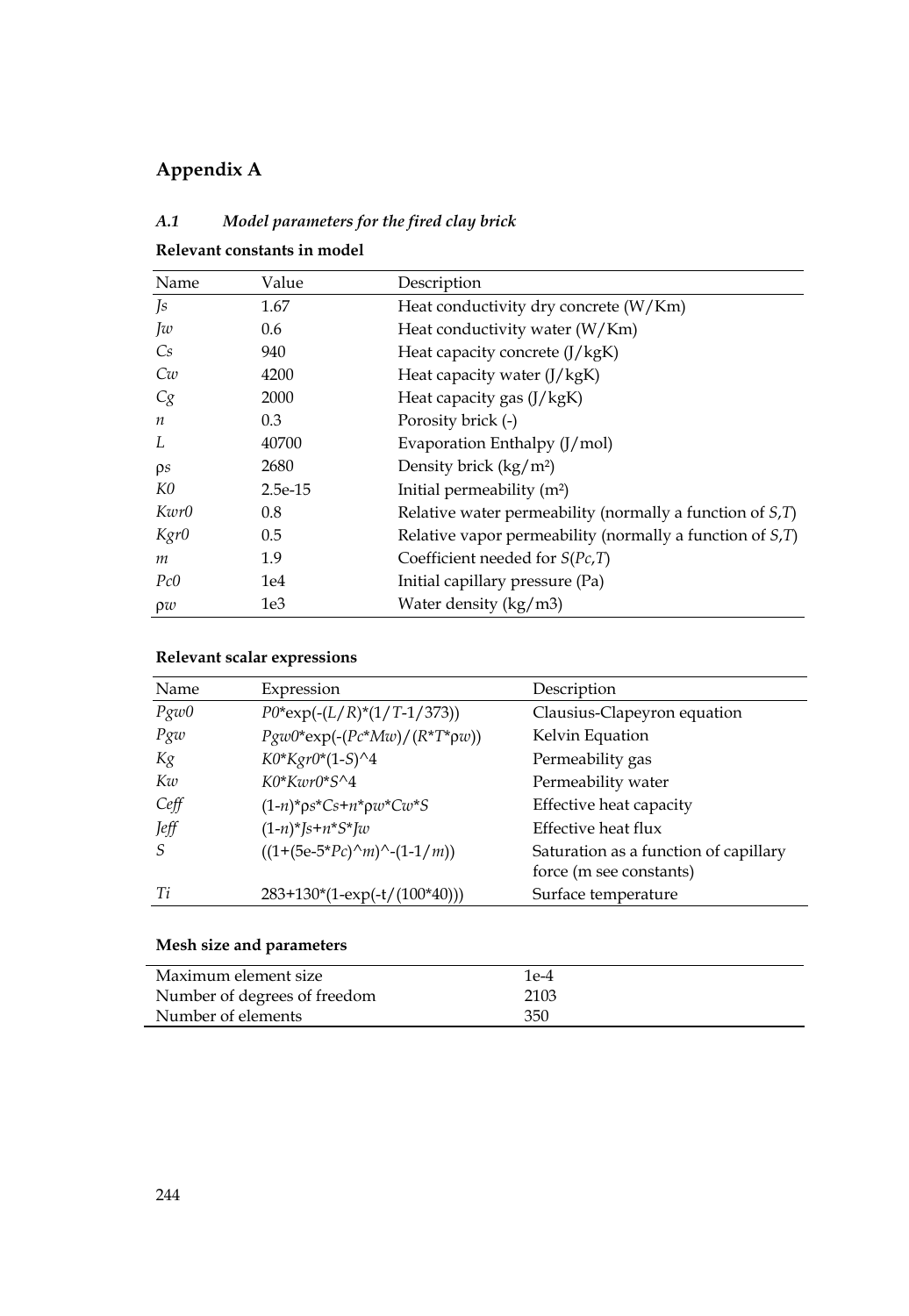| Name             | Value | Description                                                     |
|------------------|-------|-----------------------------------------------------------------|
| $\sqrt{s}$       | 1.67  | Heat conductivity dry concrete (W/Km)                           |
| Jw               | 0.6   | Heat conductivity water (W/Km)                                  |
| Cs.              | 940   | Heat capacity concrete $(I/kgK)$                                |
| Cw               | 4200  | Heat capacity water $(J/kgK)$                                   |
| Cg               | 2000  | Heat capacity gas $(J/kgK)$                                     |
| $\boldsymbol{n}$ | 0.13  | Porosity concrete (-)                                           |
| Ι.               | 40700 | Evaporation Enthalpy (J/mol)                                    |
| $\rho s$         | 2680  | Density concrete $(kg/m3)$                                      |
| K0               | 5e-17 | Initial permeability $(m^2)$                                    |
| Kwr              | 1     | Relative water permeability (normally a function of $S$ , $T$ ) |
| Kgr              | 20    | Relative vapor permeability (normally a function of $SiT$ )     |
| m                | 1.9   | Coefficient needed for $S(Pc,T)$                                |
| Pc0              | 0.5e6 | Initial capillary pressure (Pa)                                 |
| $\rho w$         | 1e3   | Water density $(kg/m3)$                                         |

*A.2 Model parameters for concrete sample C* 

**Relevant constants in model** 

# **Relevant scalar expressions**

|         | Name Expression                               | Description                                                       |
|---------|-----------------------------------------------|-------------------------------------------------------------------|
|         | $Pg w 0 P0^* exp(-(L/R)*(1/T-1/373))$         | Clausius-Clapeyron equation                                       |
| Pgw     | $Pg w 0^* exp(-(Pc^* M w)/(R^* T^* \rho w))$  | Kelvin equation                                                   |
| Kg      | $K0*Kgr*(1-S)^4$                              | Permeability gas                                                  |
| Kw      | $K0*K\eta\eta\gamma^*S^04$                    | Permeability water                                                |
| $C$ eff | $(1-n)^* \rho s^* C s + n^* \rho w^* C w^* S$ | Effective heat capacity                                           |
| Jeff    | $(1-n)^*$ [s+n*S*]w                           | Effective heat flux                                               |
| S       | $((1+(5e-7)e)^{n}m)^{n}-(1-1/m))$             | Saturation as a function of capillary force (m.<br>see constants) |
| Ti      | $283+262*(1-exp(-t/(20*60)))$                 | Surface temperature                                               |

## **Mesh size and parameters**

| Maximum element size         | $0.5e-3$ |  |
|------------------------------|----------|--|
| Number of degrees of freedom | 483      |  |
| Number of elements           | 80       |  |